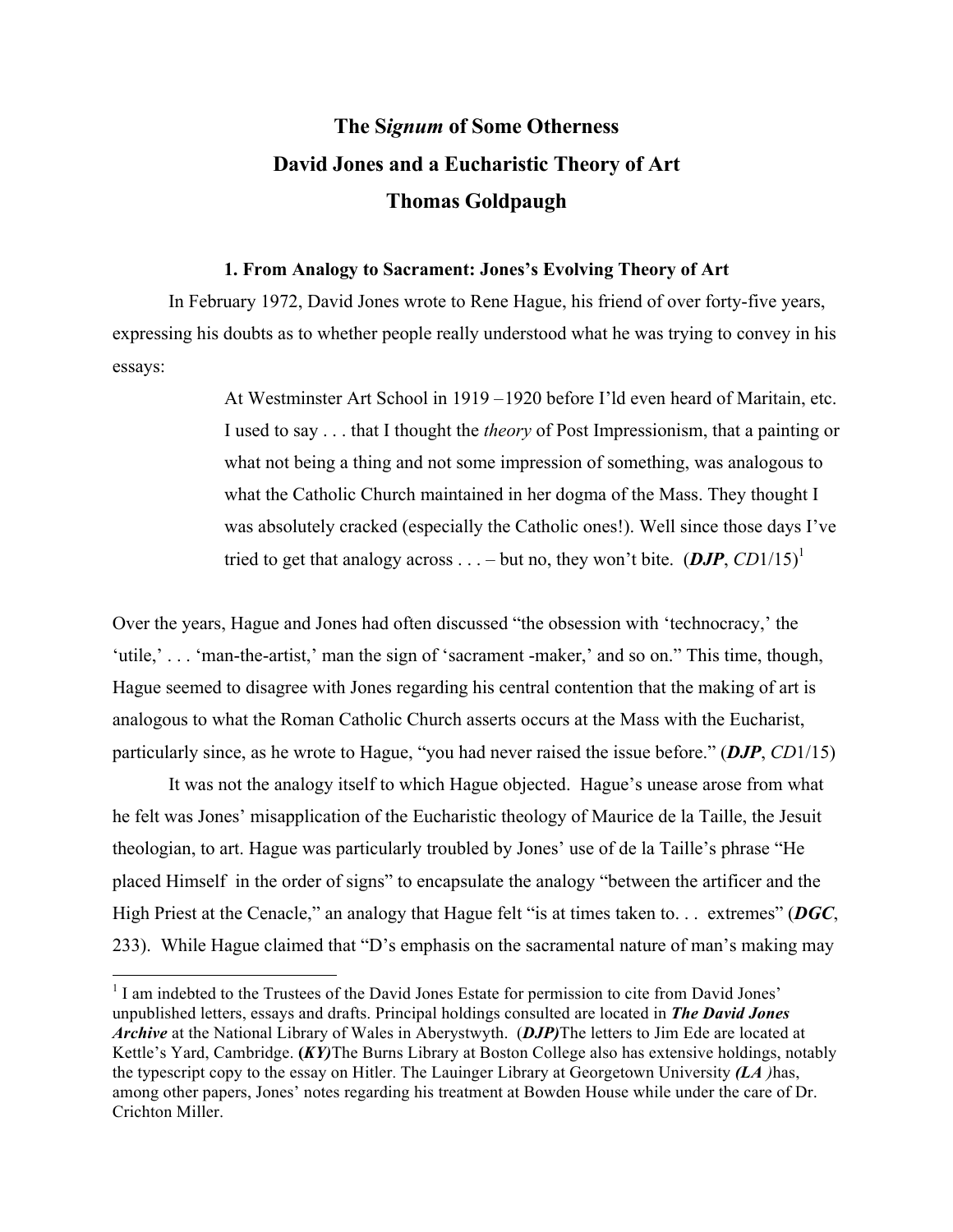lead to a blurring of the difference between the sacramental and the sacrament "(*DJP*, *CD* 1/15) by some readers and critics, what actually seemed to worry Hague was that although Jones said he spoke "by analogy," Jones would often still insist that the relationship was somewhat closer than a mere analogy.<sup>2</sup>

To date, Jones' essays and letters have been little studied. For the most part, the essays in *Epoch and Artist* and *The Dying Gaul*<sup>3</sup> are seen as occasional writings informed by Jones's experience in the trenches of World War I, his Catholicism, his Welsh heritage, and his vocation as an artist and poet. His reflections on the modern world are often considered derivative of Christopher Dawson and Oswald Spengler, while his exploration on art and religion are viewed simply as an odd amalgam of Jacque Maritain, Maurice de la Taille, Eric Gill and Roger Fry. Such views are understandable. The essays in *Epoch and Artist* initially appeared in a variety of rather different publications and examined a wide range of seemingly unrelated subjects. The individual essays were equally problematic and for a similar reason. T.S. Eliot's comments to Jones on *Art in Relation to War and Our Present Circumstances* apply to most of his essays:

This seems to me quite a considerable work and full of good things. My only complaint, and it is what makes the work in its present form very difficult reading, is that you have put too many things into it. A good deal might no doubt be done by effecting transitions which would lead the reader gently from one point to the next but I do think you have tried to put into one essay what is really the material for a book. (19 August 1943, *DJP*, *CT* 1/2)

 However, when we view Jones's writings as an extended meditation on the nature of art, on man as maker, and on the making of art in a contemporary civilization, and we include the stillunpublished essays and letters, a fuller and far more complex picture emerges. We find an individual who over forty years outlined a provocative theory on art and culture that offers a counter to the megalopolitan civilization of technic and utility that Jones, influenced by Oswald Spengler's *Man and Technic* and *The Decline of the West*, saw everywhere about him. We find a thinker who, discovering a similarity between Art and the Catholic Eucharist, explored and

<sup>&</sup>lt;sup>2</sup> Kathleen Henderson Staudt was one of the first critics of David Jones to explore the incarnational nature of his work in her essay *Incarnation Reconsidered: The Poem as Sacramental Act in The Anathemata of David Jones*, *Contemporary Literature*, Vol. 26, No. 1 (Spring, 1985), pp. 1-25.

<sup>&</sup>lt;sup>3</sup> *Epoch and Artist*, published in 1959, is the only collection of Jones's essays that appeared while he was alive. *The Dying Gaul* is a collection of unpublished essays, some of which had achieved their final form and some of which were organized by Harman Grisewood from Jones's numerous rough drafts.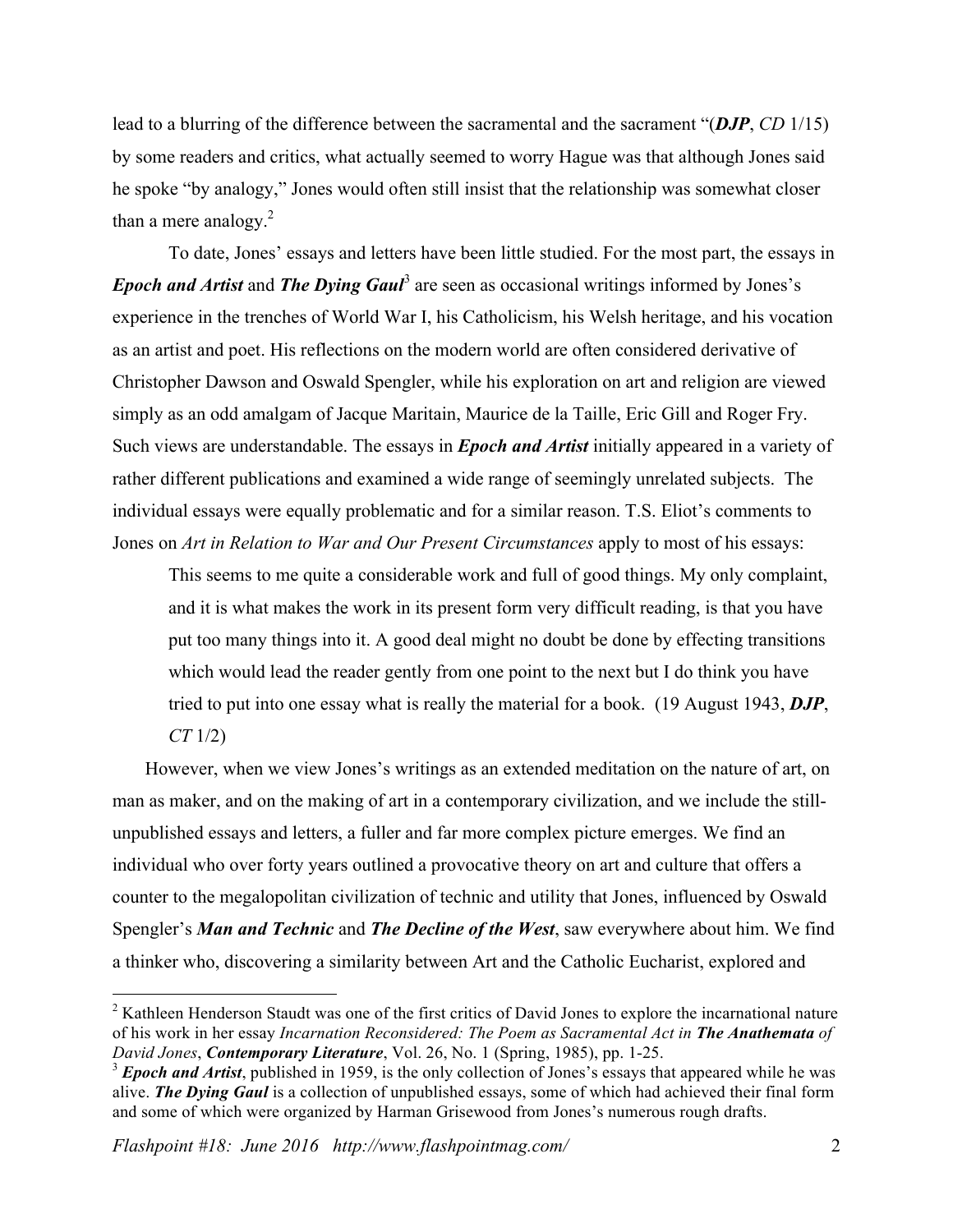developed the implications of that similarity, to the point where the relationship was more metaphor than simile. Finally, we find an artist whose theoretical growth had a direct impact on the shape and structure of his poetry to the point where *The Anathemata* can be seen as Jones' attempt to achieve anamnesis through an act of transubstantiation. The Catholic art students who knew him in 1920 thought him "absolutely cracked" and Rene Hague had serious reservations regarding Jones' analogy. They might have had very good reason, at least from an orthodox theological perspective.

Jones's aesthetic developed over three stages. The first started at the Westminster Art School in 1919 where he studied art on returning from World War I, and continued under Eric Gill's direction at Ditchling in Sussex and later at Capel y ffyn in Wales.<sup>4</sup> The second took place during the 1930s when he was writing *In Parenthesis*h and a member of what Elizabeth Ward designated the Chelsea Group.<sup>5</sup> The third occurred in the 1940s when he finally started to formulate a specifically Eucharistic aesthetic at the same time that he was constructing *The Anathemata: fragments of an attempted writing*. Through all three stages, though, there were always the same interwoven strands: Post-Impressionist theory, Catholic theology, and a deep concern with the current civilizational conditions and their impact on art.

At Westminster he was first introduced to Roger Fry and Post-Impressionist theory while studying under Bernard Meninsky. At Ditchling under the guidance of Eric Gill, he first read Aristotle's *Nichomacean Ethics*, Aquinas' *Summa Theologica*, and, crucially, Maritain's *Art and Scholasticism* in a translation by Father John O'Connor<sup>6</sup> with an introduction by Eric Gill.

<sup>&</sup>lt;sup>4</sup> Ditchling was the arts community founded by the sculptor Eric Gill under Dominican guidance, Distributist economic and political principles, and the English Arts and Crafts Movement's approach to art. Capel y ffyn was the farm in the Black Mountains of Wales to which Gill, his family and David Jones moved in 1925 as a result of a dispute between Eric Gill and Hillary Pepler, one of the co-founders of Ditchling.

<sup>5</sup> Elizabeth Ward, *David Jones Mythmaker (*Manchester: University of Manchester Press, 1983) 42-57.

<sup>&</sup>lt;sup>6</sup> Jacques Maritain, *The Philosophy of Art*. Trans. John O'Connor. Introduction by Eric Gill. Ditchling Sussex: St. Dominic's Press, n.d. ( 1923). It was to Father John O'Connor that the final continuation of *The Anathemata* was to be dedicated, under the title *The Kensington Mass*, although even from the earliest drafts the model for the priest at the Mass was Father O'Connor. Likewise, the earliest observer of that Mass seems to have been, if not David Jones, an artist who, like Jones,

 <sup>. . .</sup> cripples his eye at lense under small pool of light, crabbed, beat, with a cobbler's hunch on him, in small hours, with steel point manoeuvering the bright copper disc under gas flare or candle flame in small hours in small urban upper room

*Flashpoint #18: June 2016 http://www.flashpointmag.com/* 3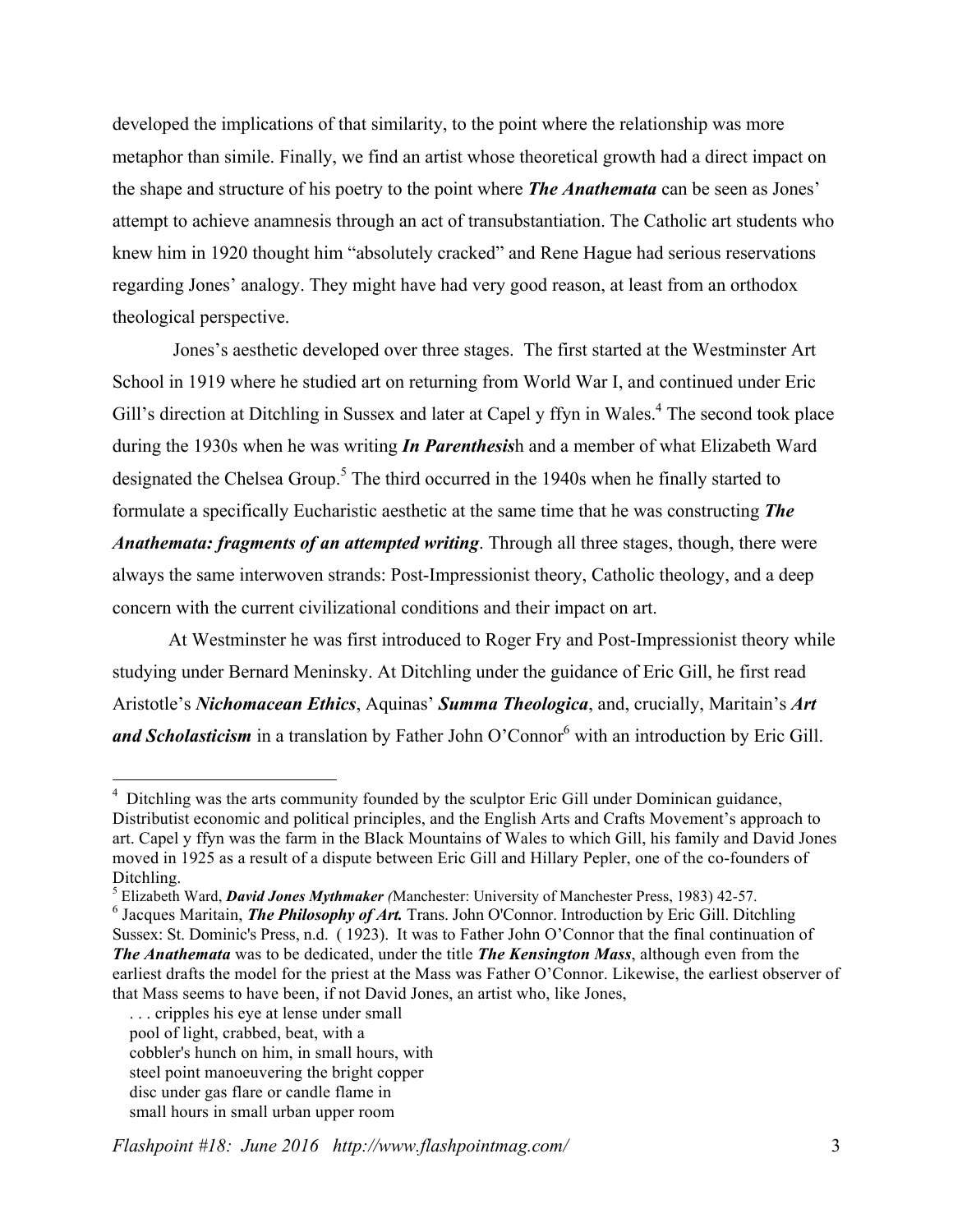His concern over the cultural climate – while informed by Eric Gill, by the Distributism of Vincent McNabb, and by Hilaire Belloc – finally came from his own experience of the war itself and the post-war conditions he saw everywhere. In those first years, he developed a set of premises from which he never wavered and whose far-ranging implications he would explore until the end of his life.

In a letter written in 1945 to *The Times*, Jones claimed that the re-orientation caused by Post-Impressionist theory was "*profound,*" and "carried with it the idea. . . that a picture must be a thing with its own way of life – that the goodness or vitality of a picture depended upon its own formal vitality – that the registering of the appearance of nature must no longer dominate the artist "(*DJP*, *CF*2/19). A work of art was not 'about' something; it was, he wrote, "a 'thing' having abstract qualities by which it coheres and without which it can be said not to exist" (Jones, *H&P* 20). Roger Fry had maintained that artists "do not seek to imitate form but to create form. . . to make images [that]. . . aim not at illusion but at reality" through their "logical structure " and "unity of texture,"<sup>7</sup> but Fry spoke only of Post-Impressionist painters. Jones extended this principal not only to all visual art works, but to all the arts.

In a letter from January 9, 1973, David Jones wrote to Rene Hague that when "these Roger Fry Bloomsbury boys" said that "a work was

> a 'thing' in itself with its life deriving from a juxtaposition of forms . . . it was an attempt to assert the principle that a work to have *realitas* must have an informing principle, rather as the theologians say the 'soul' is the form of the body.' (*DJP*, *CD*1/15)

Used by Aquinas in *Question 76: The Union of Body and Soul, Article 7, Reply to objection* 3 of the **Summa**,<sup>8</sup> the phrase "the soul is the form of the body" points to the second strand in Jones's thought. As defined by Jones, a work of art is a 'thing' in its own right with its own 'being,' its own *realitas;* but it also has an "informing principle" that gives it that *realitas*. A work of art, as he wrote in *History and Pre-History*, is "a 'thing' having abstract qualities by which it coheres and without which it can be said not to exist," but while it is a thing in and of

1

where he makes the image, works into the

material the word. (*DJP*, *LA* 1.3/ *MS* 2)

<sup>7</sup> Roger Fry, *Vision and Design*, New York: Meridian Books, 1956. 239.

<sup>8</sup> Jones was first given a copy of *The Summa Theologica* in 1923 by Reginald Lawton.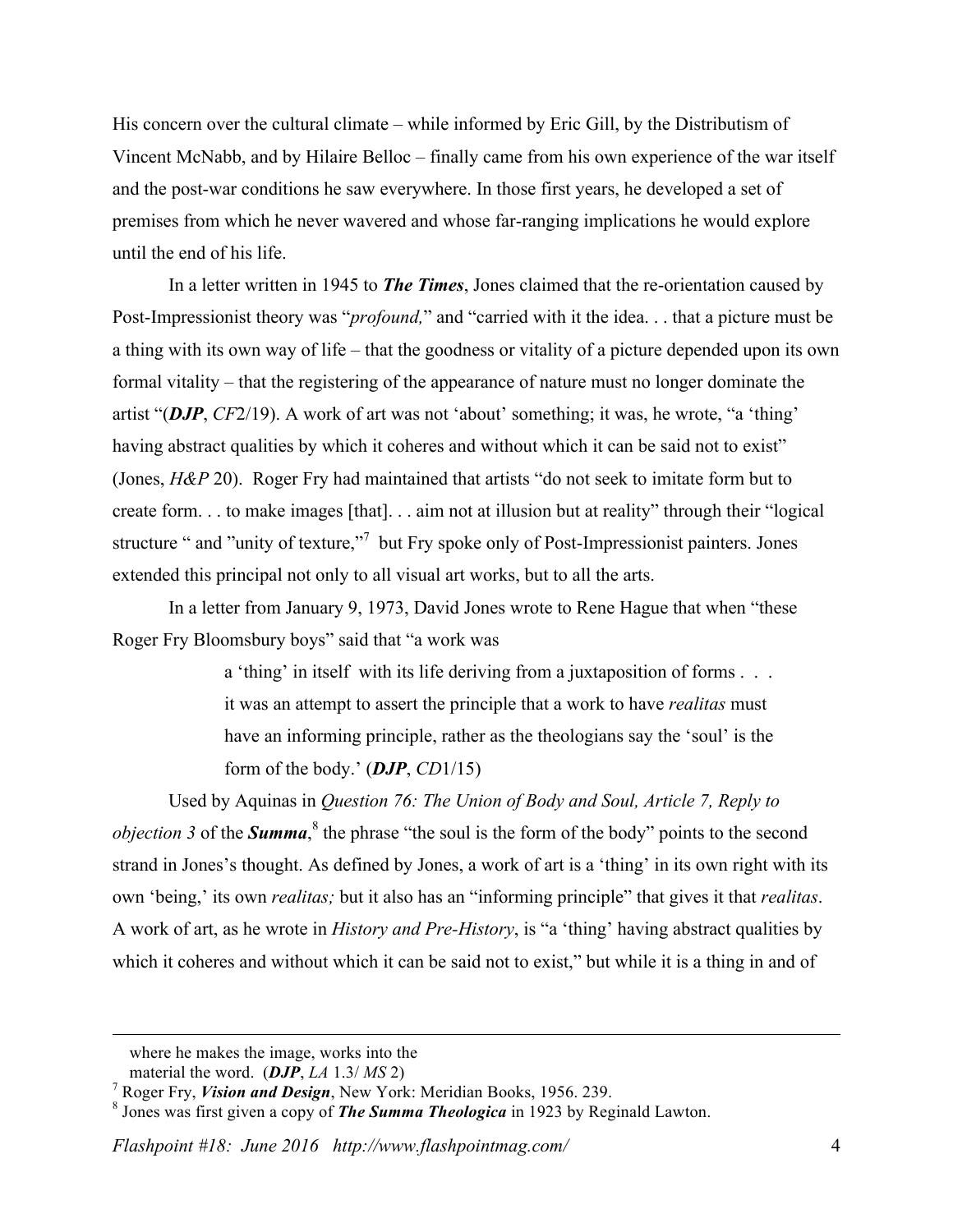itself it is also a thing that "shows forth something". As a thing in itself, a work of art need not be representational; as a work of art that "shows forth something," it is necessarily "representational," and to Jones the hyphenated "re-presentational" was a crucial distinction. In other words the work of art is both itself as a "thing," and it is a sign of something else, a symbol. Paradoxically, what the object "shows forth" - what it is a sign of - is its "informing principle," the very thing that gives it *realitas*, being. As Jones would come to conclude, a work of art is a sign of itself, and thus both the sign and thing signified.

While Post-Impressionism liberated art from its traditional obligation to mimetic representation, Jones' reading of Aristotle, Aquinas and Maritain freed both the artist and the object from moral considerations. In *Art and Scholasticism*, Maritain distinguishes between *doing* and *making*, a point derived from Aristotle's distinction between *praxis* and *poeisis*. Jones's copy of the *Nichomachean Ethics* bears witness both to the closeness of his reading of Aristotle and to Maritain's influence not only on David Jones directly but on Jones' reading of Aristotle. In his copy of the *Nichomachean Ethics*, in Chapter IV, *Of Art*, Jones has written *praxis* and *poiesis* in the margin, and then replaced the translator's "practical habit" and "productive habit" with his own "making and "doing." Throughout the chapter Jones has crossed out "practice" and written in "doing" each time that it appears.

It was specifically the distinction between *making* and *doing* that freed the making of art and the made object from moral considerations. Maritain's *doing* concerned the right reason of things done, or, similarly, the right use of a particular thing. As such, *doing* a thing was concerned with an end other than the act itself. As for the work of art, when allied with *doing,* the object that results is seen as a means to an end rather than an end in and of itself. If one follows Maritain and David Jones' reading of Maritain, *doing* fell under the "Realm of Prudentia," Morals. In contrast the act of *making* was considered "not in relation to the use" but "purely *in relation to things produced* or to the work or to the work taken by itself" (Maritain, 7). For Jones, as Thomas Dilworth writes, "making is governed by *Ars* and is always amoral." (Dilworth *RDJ* 45). In a letter written to *The Times* in December 1945, Jones seems to go even further writing that

 <sup>9</sup> David Jones, **"**History and Pre-History," **Dock Leaves** 5:16, Spring 1955, p. 20.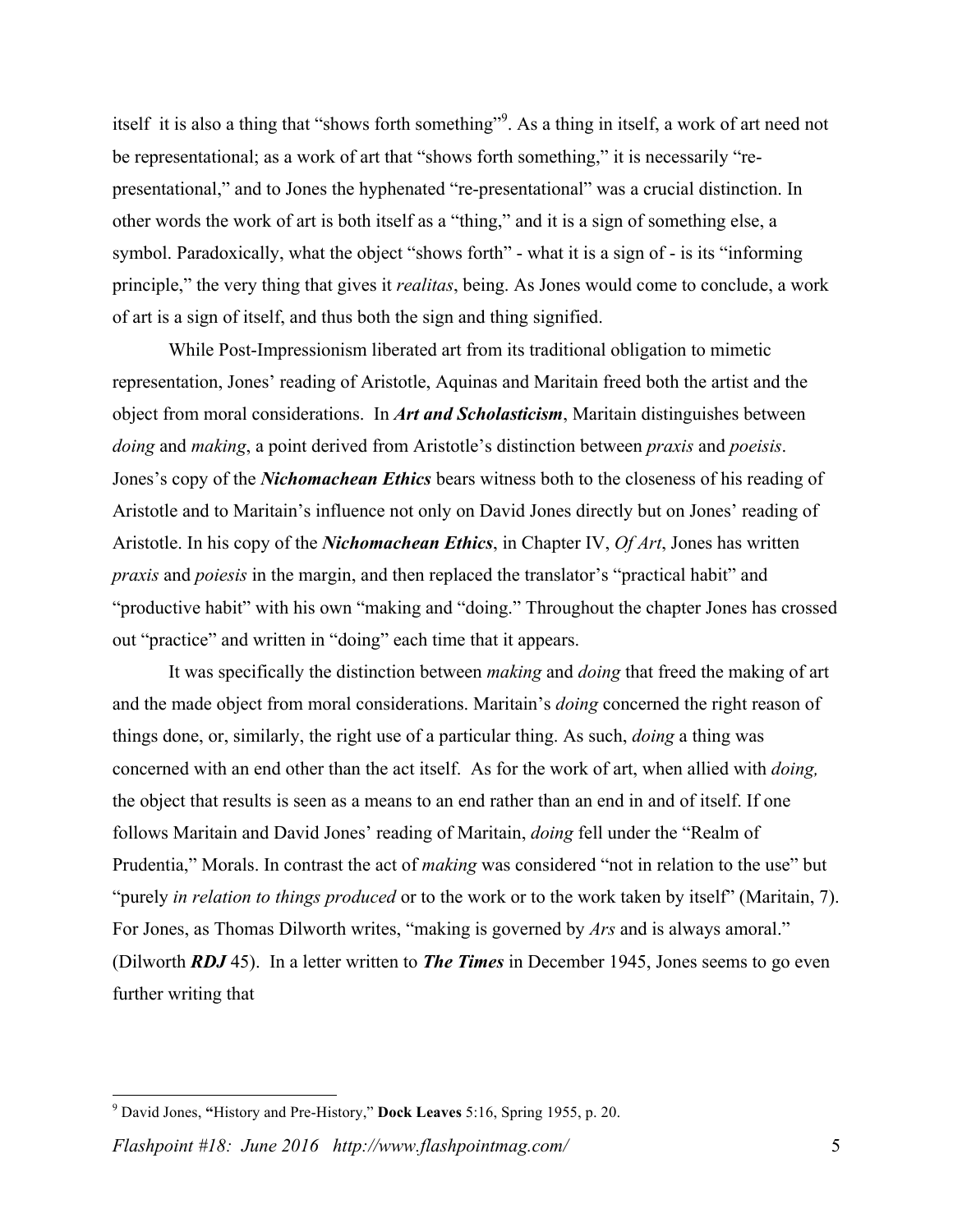the artist *qua* artist must know no conscience except with regard to the formal perfection of the work on hand, and there his 'conscience' must be of the most scrupulous kind or his works will go to the dogs. (*DJP*, *CF*2/19)

The distinction between *making* and *doing* led to at least three tenets central to the development of Jones' aesthetic and owe as much to Eric Gill's reading of Maritain as to Maritain's writing of Maritain. If human action is one of two types, *making* and *doing*, and if art is concerned solely with the act of making and the object made, not only is art separated from morals, but "it is indifferent to" utilitarian considerations.<sup>10</sup> There were two implications to this, one concerning the object made and the other concerning the human. A work of art, according to Jones, as a work of art has no necessary end other than its own being. It is, in the utilitarian sense, use–less. The second concerned the act of making. If all other human action is *doing*, and thus in the realm of *Prudentia*, then, in Eric Gill's phrase, making art is "Man's one intransitive activity." Just as the art object itself has no end other than its own being, making art – as an activity – has no end other than the making of the work of art. As with his appropriation of Frye, though, Jones would significantly extend Gill's idea, concluding that not only is art "man's one intransitive activity" but that the making of such objects that have no utilitarian purpose is limited to humans. As Jones's would come to conclude in the 1930s, if making art is the one activity limited to humans, then making art is the one activity that defines what it means to be human.

A work of art, though, is also a sign and "shows forth." This would seem to contradict its non-utilitarian purpose. Here Post-Impressionist theory met not Maritain, but Eucharistic theology. A work of art is both a thing and a sign, but it is a sign of its "informing principle, its *realitas*." It is then both sign and thing signified, a phrase that Rene Hague distrusted even more than he was concerned over Jones's appropriation of de la Taille's "He Placed himself in the order of signs." While preparing *The Roman Quarry*, Rene Hague found a sheet that opened the sequence with the lines "They say he is both sign and/ thing signified" which he found "theologically daunting" and "an apparent absurdity." Hague cut it from the text, writing that "I've written about that elsewhere – I think," and adding that "it's a phrase picked up and

<sup>&</sup>lt;sup>10</sup> In O'Connor's translation of Maritain, we find the lines "No matter about the good or evil of the subject, its needs or its conveniences; it enjoys being and sees that alone." In his private copy, David Jones has underlined "No matter about" and substituted "It is indifferent to."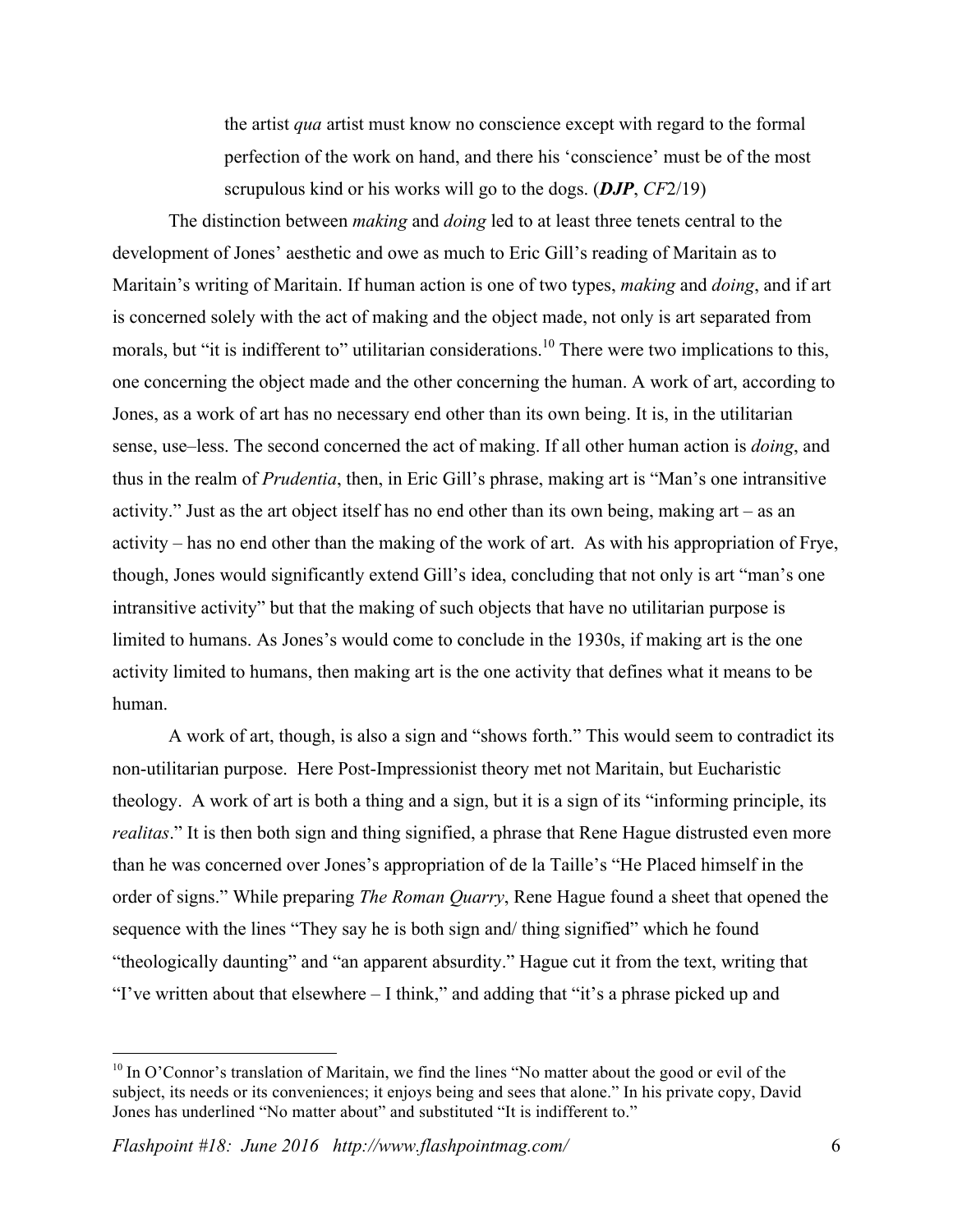misused by expounders of D.J"  $(RO, 218)$ .<sup>11</sup> Hague had written about it to Harman Grisewood in the same note where he was puzzling through Jones's version of de la Taille, asking "how can anything be both the sign and thing signified?" While Jones was aware of de la Taille's work in an abbreviated form from about 1923, the greater implication of de la Taille's theories and the subsequent development of Jones' view of the work of art as "both sign and/ thing signified," would only start to come into focus in the early 1940s, at the same time that he was writing the poetic sequence from which Hague cut the lines and just before he would undertake the massive reconstruction of his project that would become *The Anathemata*.

There was one other distinction between *making* and *doing*. In his introduction to O'Connor's translation of Maritain, Eric Gill writes,

> of no factory article can it be said that such and such a man *made* it – the most that can be said is that the article is the result of a number of men *doing* what they were told. *(iii)*.

This was simply one indication that something was profoundly wrong with the post-war culture, that a futile bareness was evident everywhere. Jones saw it affecting all aspects of life, from his own sexual "inhibitions,"<sup>12</sup> to talking a Saturday stroll in Kent in 1928:

> The whole place destroyed by villas and 'arterial' roads – ghastly. There is no love in this new civilization, or at least perhaps I'm blind to it. . . . – it leaves the soul hungry and thirsty and I think like loving a celluloid doll. (*KY*, L6.1977, August 13, 1928)

On October 22<sup>nd</sup>, 1929, David Jones wrote a letter to Captain St. Luke declining to join an association of Catholic artists. This is Jones' earliest written statement on art and here he outlines a position equal parts Maritain and Gill. He claims at the outset that "Man is artist in view of his being a *human being* not in virtue of his being *a Baptised human being*"

 <sup>11</sup> *The Roman Quarry* is the principal work in *The Roman Quarry and other sequences*, the 1980 edition of sequences constructed from the over-1300 sheets of manuscripts found amongst David Jones papers at the time of his death. The collection was edited by Rene Hague with the assistance of Harman Grisewood who saw the edition to publication on Hague's death. As I have written elsewhere, Rene Hague cut the line with disastrous results for the collection. In context of David Jones' thought, however, the poetic line in question appears in a long work written between 1941 and 1943, the same time that Jones introduces a specifically Eucharistic terminology influenced by, if not borrowed from, Maurice de la Taille.

 $12$  David Jones makes essentially the same point in the notes he made regarding his session with Dr. Crichton Miller while at Bowden House. (*GL*, Box 5/ Folder 28).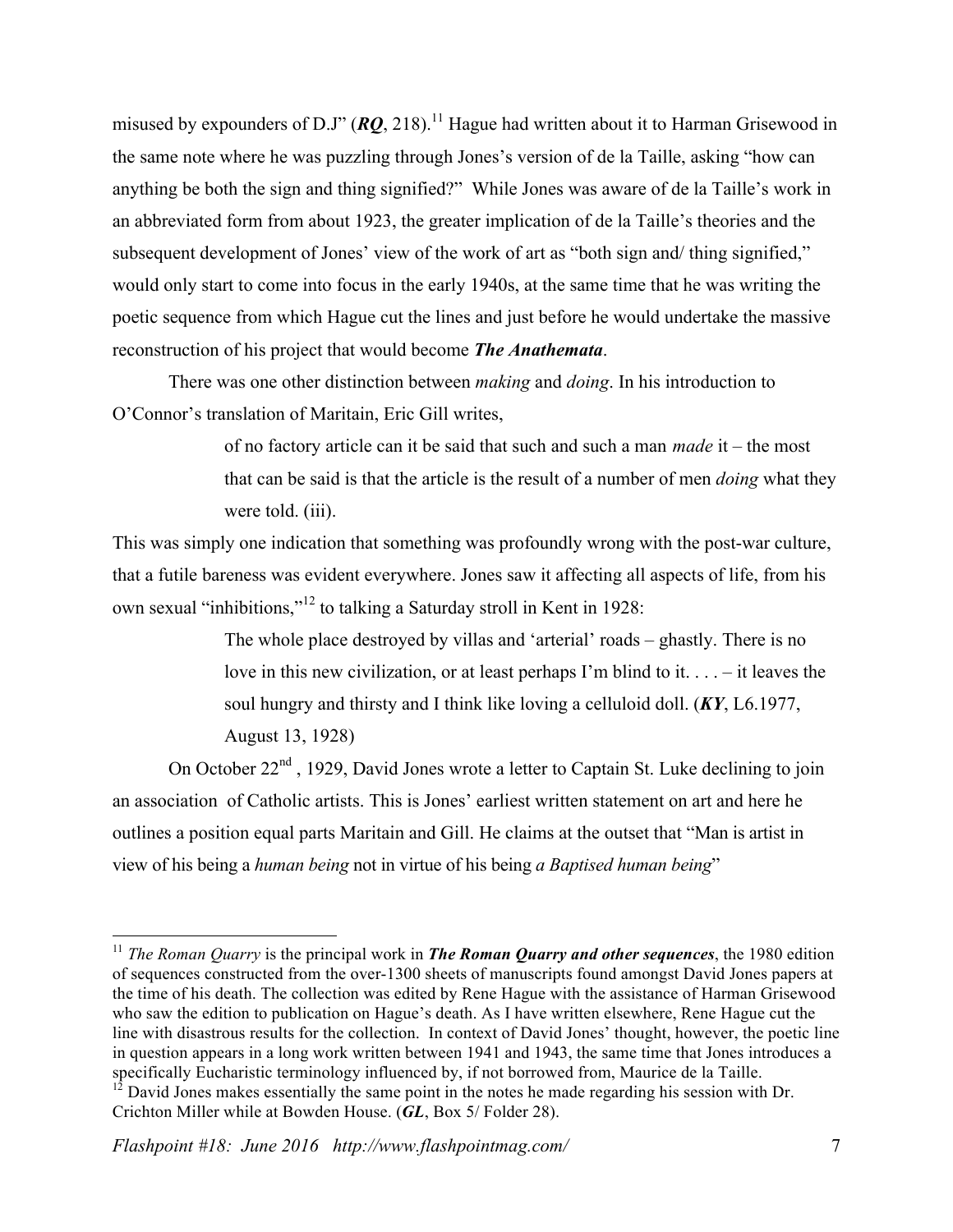$(DJP, CF1/18).$ <sup>13</sup> In his invitation, Captain St. Luke had apparently said that Jones's pictures had "Catholic principles behind them," and in response, Jones wrote "as far as there is any virtue in any picture it obviously has behind it a Catholic principle" but that was a far cry from "consciously applying Catholic principles. . . . any good landscape, portrait or what you will has behind [it] those same principles, " adding "so has any man playing tennis well, or any young woman putting on a hat intelligently, with due regard to the end in view." At this point, he writes the "Realm of Art [is] distinguished from that of Prudence" and the term catholic "as ordinarily understood" has quite a different meaning in each. While the Church teaches "much that concerns the moral order: as to art she has simply nothing to tell Mankind." The debt to Maritain is obvious and Jones notes that there is "the obvious connection between the science of aesthetics and the various systems of philosophy made use of by the Church" and that "one is naturally interested in the working out of the principles of Maritain and his followers."

A central idea in the letter is that "the domain of Making is man's natural domain, regenerate or unregenerate," and then Jones adds that in "a certain sense we must forget that we are Catholics when we are making pictures or pots or whatever it is we make; we must be just human beings doing what is the normal human thing." The Church can no more guide us in "how to make a picture," he writes, "than it can tell a sparrow how to make a nest." Making in this sense is a fundamental human activity. In saying that a society dedicated to examining aesthetics and theology is one thing, but "that's a very different game from putting into one huge sack all the Roman Catholics who paint, carve, make chairs, make vestments, make pots," Eric Gill enters. As Jones would write in 1935 to Jim Ede, it was from Eric Gill that "the unity of all made things became clear" (*KY L*47.1977/6).

As regards the Catholic Church, the letter to Captain St. Luke makes clear that the Church's relationship to art is the same as any other institution's connection: "The Church just takes what she can get of the arts of man for her own purpose good, bad, or appallingly bad, as the case maybe. - That's just history." The Church "can of course, in the case of the human works modify, influence, in some respects perhaps enrich, and stimulate. Sometimes the reverse I suppose. It cuts both ways." Ultimately, the art available to the Church is conditioned by the culture of the times. As to "the present Renaissance of painting in Europe,"

<sup>&</sup>lt;sup>13</sup> In file *CD*2/8 there are a number of rough drafts to this letter. All citations of this letter that follow are from the cited file location.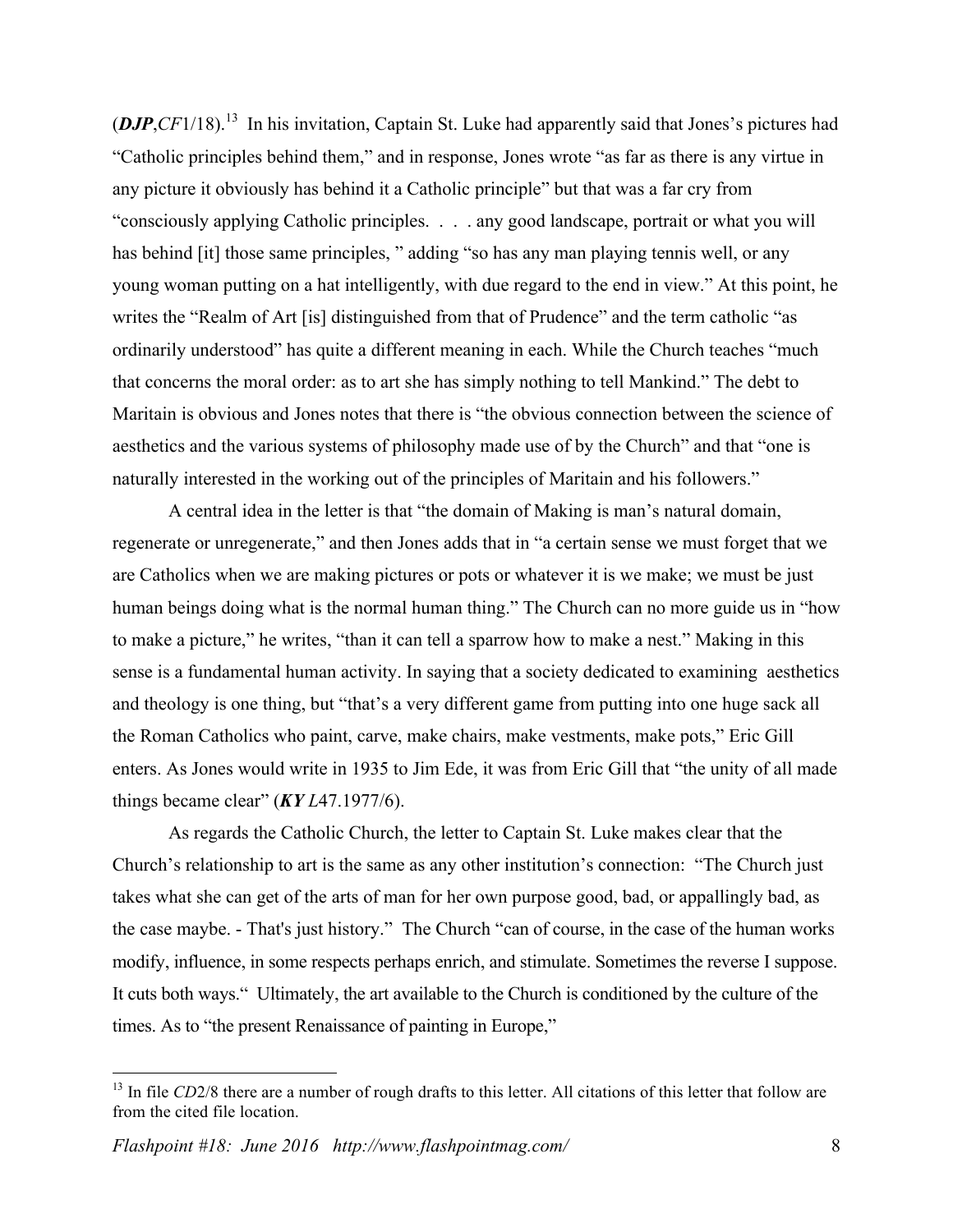If . . . the Church can use something for her own purpose, that will be very interesting, but she cannot very well do so unless it becomes the prevailing impulse of a whole people; and then she will do so because there will be nothing else to use. (*DJP*, *CF*1/18)

By the end of the 1920s, Jones had started to develop his concept of what a work of art is; what kinds of actions humans have always performed and what type of action making art is; and finally that making art was in some way analogous to the Catholic Eucharist. All symbol making, though, now occurred in "a wasteland." As to the implications of his ideas or that they might all be interrelated, of this, he had only "the beginnings of an awareness."14

If the letter to Captain St. Luke is Jones' first attempt to explain his position on art, the second is an important artistic "autobiography" from September 5, 1935 written for Jim Ede<sup>15</sup> who was at the time preparing a talk on Jones. Again, there is a continued emphasis on the "thingness" of a work of art and that "a picture no less than a candelabra or a hay-wain must be a 'thing' with its own life and way of living." It is the "'thingness' of a painting,' he writes,' that has rather been my sheet anchor in times of bewilderment – that is, at all times." This thingness is, he writes, an issue of joining form and content which is "dependent on its own due proportion, proportion due to its own being" ( *KY* L.47/1977/6).

In many ways, he writes, the Catholic Church's

insistence on the reality of matter and spirit that both are real and both good . . . . weds form and content and demands that in each particular the general should shine forth and that without the particular there can be no general for us men. (*KY L*.47.1977/6)

This commitment to "content" is first a commitment to matter, and, Jones writes,

 <sup>14</sup> David Jones*, Looking Back at the Thirties*, *The London Magazine*, April 1965, 48.

<sup>&</sup>lt;sup>15</sup> In 1943, H.S. Ede wrote an article on David Jones for *Horizon*, Volume VIII, No. 44 (August 1943). Much of it, including all direct citations from David Jones, was based, he wrote, on notes David Jones had written to him "many years ago" (126). In my article, I cite from the original letter dated September 5, 1935 on which Ede's article is based. Ede is important in examining Jones's theories for a number of reasons. One of David Jones' oldest friends, Ede, like David Jones, was a former serviceman who, on returning from the War, studied art at the Slade. In 1921, he became the assistant curator at the Tate Gallery, a position he held until 1936 when he moved to Tangiers. The only non-Catholic among the four correspondents whose letters from David Jones comprise the letters in *Dai Greatcoat*, the letters to Jim Ede are the ones where David Jones is most insistent that while he says he is speaking by analogy, "it really is the same thing." It is also in his correspondence with Ede that he first introduces a specifically Eucharistic language.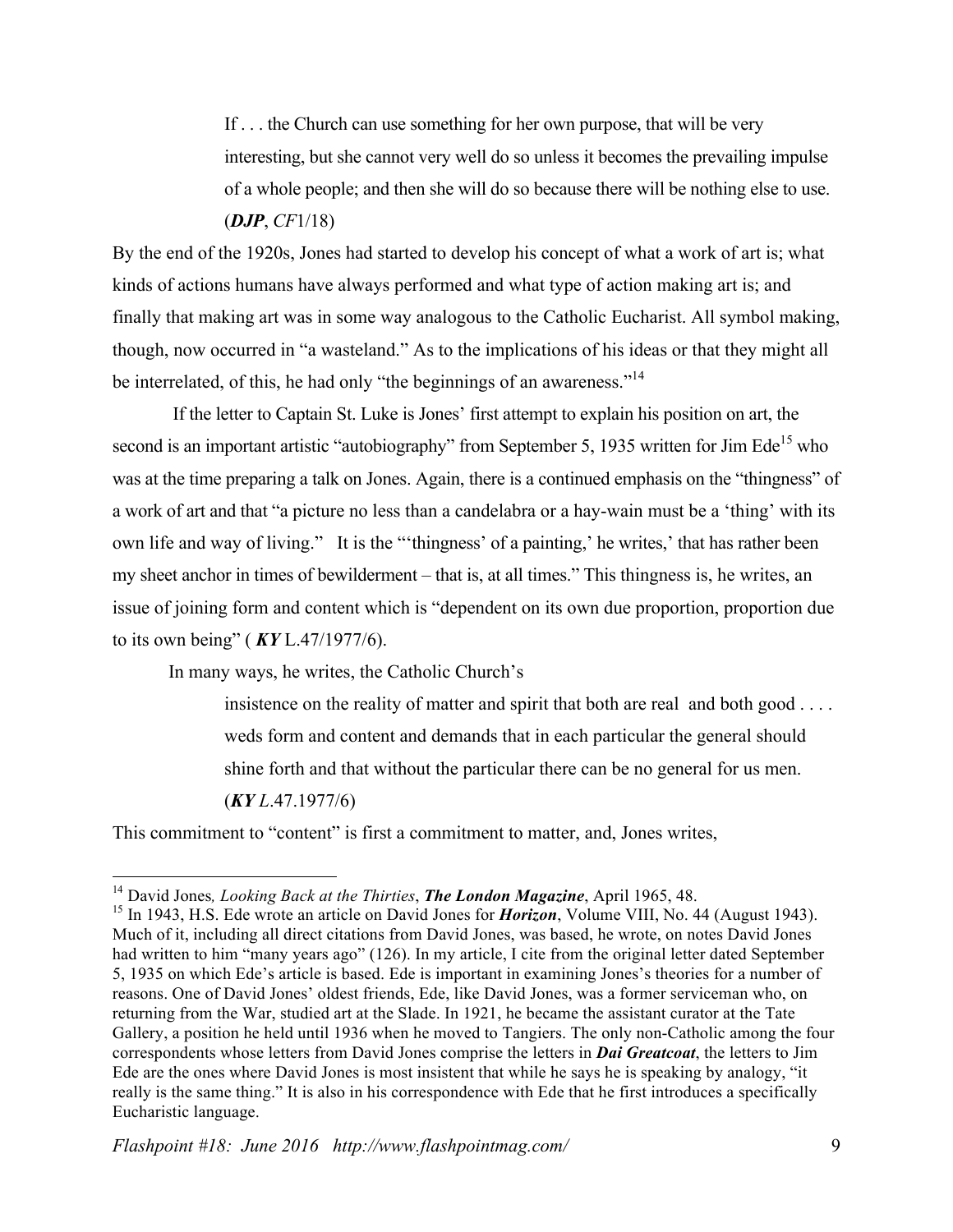the successful work of art is one where no ingredient of creation is lost, where no item on the list in the Benedicte Omnia Opera Dominum is denied or forgotten.. . . it is important to be anthropomorphic, to deal in and through things we understand as men. (*KY L*.47.1977/10)

One has to know that "a beef-steak is neither more nor less 'mystical' than a diaphanous cloud." One must be, he says, "incarnational," a term he uses here for the first time in his writing.

But if the artist must "deny nothing," the artist also, "must integrate everything" and this concerns form. As he would later write, "the principle that 'form' and 'content' should be so fused as to be indivisible . . . .is a principle of the first importance" (*DJP*, *CT*1/4). Only in that fusion of form and content, he would later tell Peter Orr, does

> the unific whole shows forth, re-presents, re-calls, incants, evokes, is the *signum* of some otherness, and indeed, in some sense *is* what is signified under whatever the media used. (*DJP*,*CD* 1/11)

Creating that fusion and achieving that form was most often described by Jones in terms taken from carpentry and stone work: the artist was concerned with "a proper fit," with "joining," with "juxtaposition." He himself worked with "fragments." He would later say, borrowing from the Welsh bards, that poetry is "the carpentry of song" (*E&A* 29). The artist as a maker was concerned with

> How to make a whole of diverse parts, contain in each part the whole, yet how to make each part depend on each other part. How to make something which 'being lifted up,' signifies in all its parts such and such a reality under such and such forms. (*DJP, CF* 1/5)

In this artistic autobiography, however, Jones first links Post-Impressionist theory with Eucharist doctrine:

> I learned a thing, at least by analogy, from the Doctrinal Definition of the substantial Presence in the Sacramental Bread. Thenceforth, a tree in a painting or a tree in an embroidery must not be only a 're-presenting' only of a tree of sap and thrusting wood – it must *really* be 'a tree' under the species of paint, or needlework, or whatever. (*KY* 47.1977/6)

Again though, as in the 1929 letter, he insists that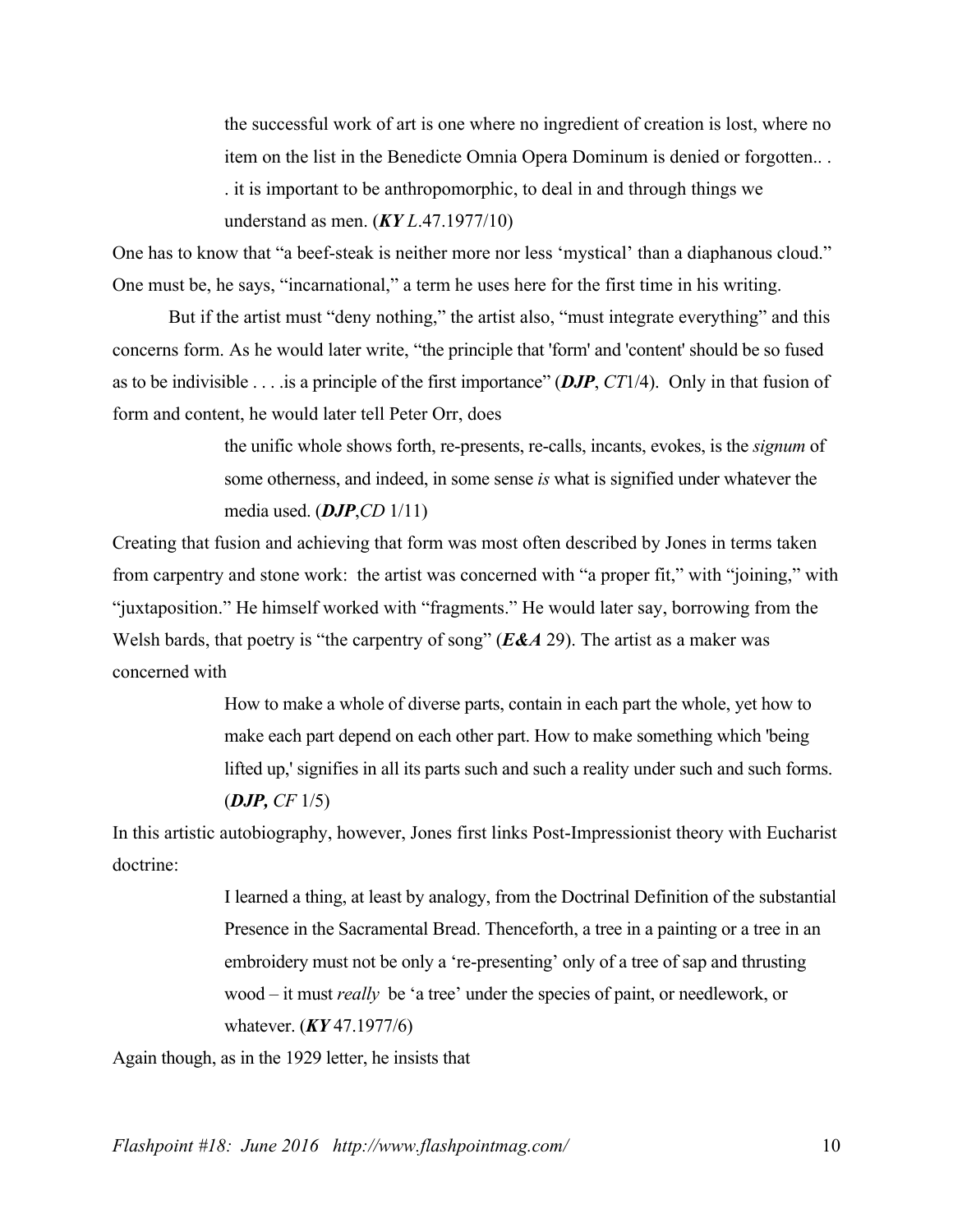[no] amount of philosophical or metaphysical definition will aid *one wit*, *necessarily*, the painting of a picture ... . the ability to paint a good picture does not come through philosophy or religion in any direct manner at all. ( *KY* 47.1977/7 )

Rather, "they could only have indeed a damaging effect on the making of things if thought of as providing some theory to work by." Theory could not tell the artist what to do; it could only help the artist think about the why and the how of what the artist is attempting to make. In David Jones's case, such reflection stimulated by theory, lead him in the mid-1940s to entirely rethink what he was attempting as regards the poetic project on which he was then engaged. It led him to dismantle an almost-complete long poem and use its fragments in the construction of *The Anathemata*.

When Jones wrote this letter to Jim Ede, he had just completed *In Parenthesis* although the *Preface* had not yet been written. Writing to Rene Hague in 1973, he said that he "began [*In Parenthesis* . . . with no other idea than to find out . . . in what fashion these problems of 'form' and 'content' cropped up in this totally different media of written words." As he wrote in his *Preface*,

> I have only tried to make a shape in words, using as data the complex of sights and sounds, hopes apprehensions, smells, things exterior and interior, the landscapes and paraphernalia of that singular time and of those particular men. (*IP*, X)

Throughout the *Preface*, he discusses the issue of form and content, raising the question of what matter is available within the current civilization. Speaking of one aspect of the content of *In Parenthesis*, the 'paraphernalia,' he writes

> It would be interesting to know how we shall ennoble our new media as we have already ennobled and made significant our old – candle-light, fire-light, Cups, Wands and Swords, to choose at random. (*IP* XIV)

A letter to Jim Ede from June of 1935 regarding Christopher Dawson's reaction to *In Parenthesis* illuminates the issue:

> I showed Dawson my printed bit of book. . . He seems to think that all modern efforts at creative work, by being cut off from "our cultural tradition" are in the void.  $\ldots$  we all know the difficulties – are they insurmountable that's what it comes to – I shall cling, however vainly, [to the idea] that if you make a living thing with words that really corresponds to something you have really perceived . . . then some chap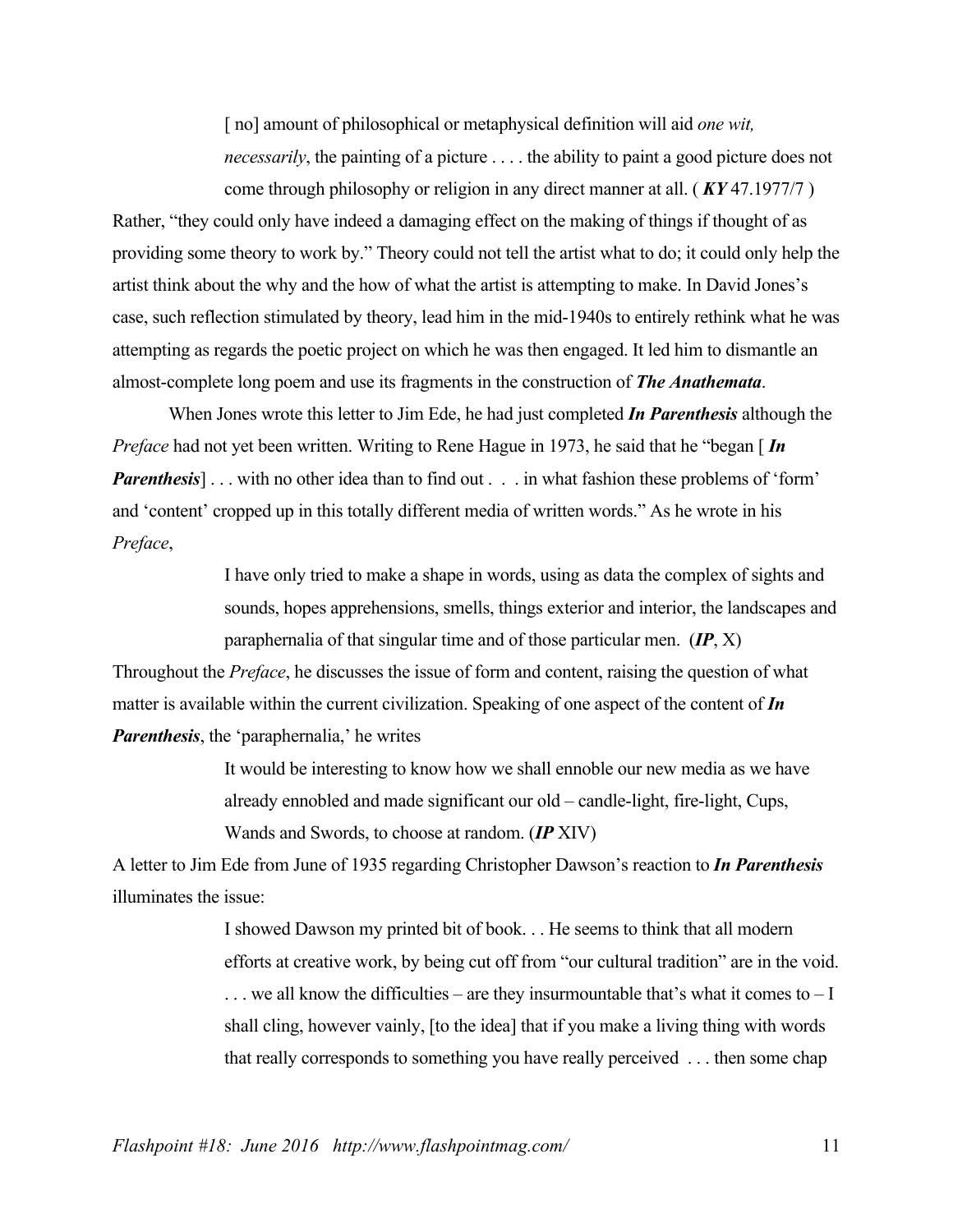somewhere at some time will understand and it's worthwhile and first class and prime "in the void" or no (*DJP*,*CD* 1/17).

Not only was one cut off from "our cultural tradition" but the matter, "the paraphernalia," was different, less human. As he wrote in his *Preface*, "We feel a Rubicon has been passed between striking with a hand weapon as men used to do and loosing poison from the sky as we do ourselves." *(IP* XIV). <sup>16</sup>This is a concern that becomes more pronounced in the 1940s. In a letter intended for *The Catholic Herald* written in late 1942, Jones wrote that

> the main characteristics of our age and its products are obvious to all: the standardization, the mass-productions, the particular kind of organization – the characteristics of the mechanized 'world-state.' (*DJP*, *CF* 2/26)

and in *Art and Democracy*, also written in the winter of 1942-1943, Jones confronts the issue of "the main characteristics of our age and its products." In *Art and Democracy* he also explicitly confronts Oswald Spengler. As one looks at the essays beginning with the 1941 *Religion and the Muses*, with its concern with "the world of utility and technics" and in its claim that "the technician divides to rule," we find that Spengler's writings outline "the dilemma" even as his philosophy embodies it.

Jones opens *Art and Democracy* by citing Spengler's definition of the human "as a weapon-using carnivore," (*E&A*, 85) and Spengler is his opponent throughout. In that essay, Jones first sets the gratuity of art – in essence, it use-lessness - against the utility of technics, claiming that the gratuitous is the *sine qua non* of art. While *Art and Democracy* is the first time that Jones uses the term in an essay, he initially used the term in his artistic autobiography for Jim Ede in 1935 where, speaking of the Church, he wrote

> She asserts against the moralists that God made and sustains the whole show *gratuitously*. It is the gratuitous quality, its less or greater presence that makes a painting good or bad (*KY* 47.1977/6)

To return to *Art and Democracy*, Jones writes that "you may say animals, too, are makers; they too make things: the beaver, the ant and notably the spider. . . and the bee" (*E&A* 87). He then counters with his illustration of the beaver

> If we could catch the beaver placing never so small a twig gratuitously we could make his dam into a font, for he would be patent of baptism – the whole 'sign

*Flashpoint #18: June 2016 http://www.flashpointmag.com/* 12

1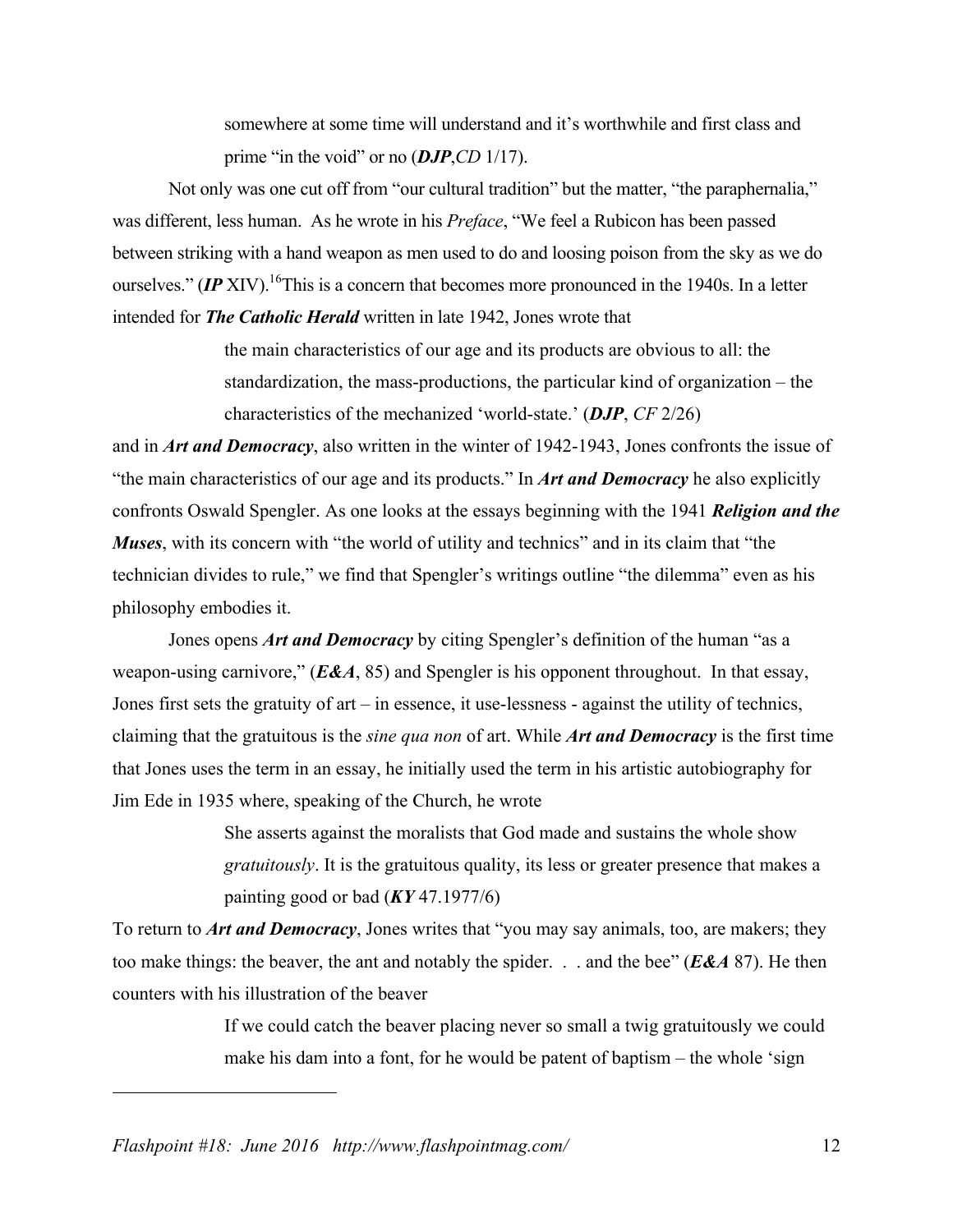world' would be open to him, he would know sacrament and would have a true culture, for a culture is nothing but a sign. (*E&A* 88)

His examples are identical to those Spengler uses in *Man and Technic* in a section Jones highlighted where Spengler writes, "Bees, termites, beavers build wonderful structures. Ants know agriculture" concluding that "Man achieves nothing that is not achievable by life as a whole."<sup>17</sup>

In 1967 Jones claimed in a letter to Harman Grisewood that "though I owe so much to *Der Untergang des Abenlandes* and *Der Mensch und die Technik* I did not read them until 1941, in Sheffield's Terrace," (*DJP*, *CD* 2/7 ) a recollection seemingly supported by a letter dated February 26, 1942 where he writes " I'm immersed in Spengler, I'm battling with him. He's so right, and, as I think, also so wrong" (*DGC* 115) On the face of it, it seems that Jones borrowed the illustration from Spengler and created his symbol-making beaver to refute him, using the concept of gratuity, first mentioned in 1935, to counter Spenglerian utility. Where Spengler said "Man achieves nothing that is not achievable by life as a whole," Jones responded with art, sign, symbol, sacrament, raising "man's one intransitive activity" from Gill to the status of the one act that defines the human: the making of gratuitous objects that are both things in themselves and signs of something else.

In fact, it appears that he had developed his position on gratuity and set it against Spenglerian utility and technics well before 1941. He also, apparently, had a symbol-making beaver. In 1932, *Form in Modern Poetry* by Herbert Read appeared as the eleventh issue of *Essays in Order*, a series edited by Christopher Dawson and Tom Burns. Burns, who disagreed with some of Read's contentions, wrote, with Read's permission, an introduction that in its views shares similarities to Jones's approach. Considering that Dawson, Jones and Burns were all members of the same circle of friends and that they formed an informal Chelsea Group, as Elizabeth Ward dubbed then it is not surprising they would share many positions. In one passage of his introduction, Burns writes

> The capacity for gratuitous making, which is the essence of poetry, is the great mark of humanity: catch a beaver building his dam *according to his own tastes,*

 <sup>17</sup> Oswald Spengler, *Man and Technic*, George Allen and Unwin, translated by C.F. Atkinson: London, 1932. 29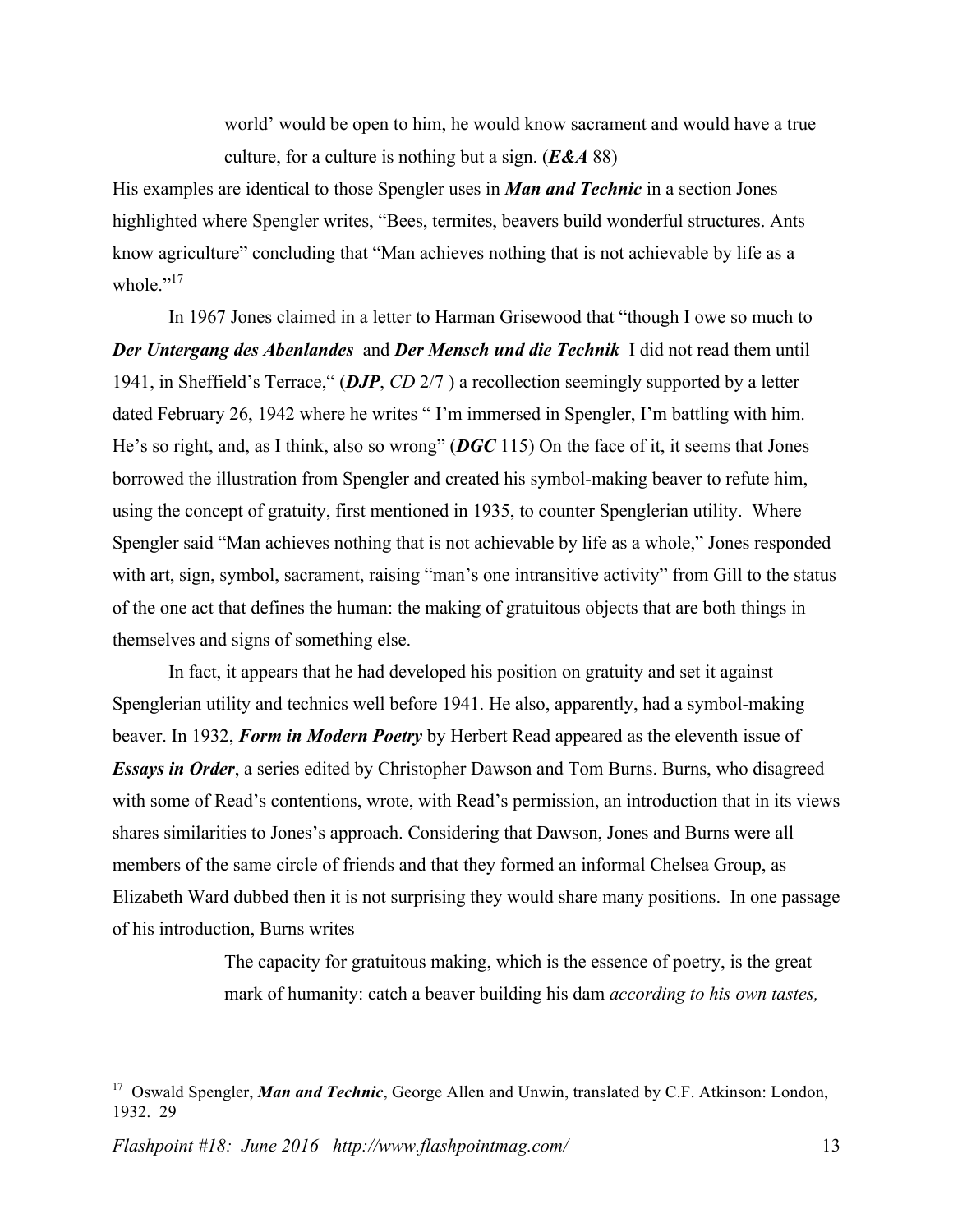not instinctively, and he is ripe for baptism – he has a rational soul! Where there is confusion about making (and poetry is in the highest form of making) there is confusion about man. (VIII).

While it seems that Jones had taken the image of the beaver, if not the idea of gratuity, directly from Burns' introduction, in Jones' copy of *Form in Modern Poetry* given to him by Burns, Burns has written "with much love to the author of lines  $22 - 24$  on page VIII from the very shy author of the others. Tom All Saints Day 1932." Lines 22-24 are the lines cited above. *Man and Technics* written1931, appeared in English in 1932 which suggests that Jones read and responded to *Man and Technic* when it came out.

David Jones claimed that "what truly determines the changes or developments in *any* artist's work is some new or more developed perception relating to the formal problems of his art." (*E&A*, 29). Jones's confrontation with *Man and Technics* in 1932 led to "such a developed perception." How will the artist "ennoble our new media as we have already ennobled and made significant our old" when "the mass-productions" of the "the mechanized 'world-state,'" have been emptied of all creatureliness," when "all is doing, and there is no making." What Jones found in Spengler's *Man and Technic* was not only one of the causes of the wasteland, but also one with critical implications for making art. As Spengler wrote,

> All things organic are dying in the grip of organization. . . .Civilization itself has become a machine that does or tries to do, everything in natural fashion. . . . Our technical thinking must have its actualization" (47- 48).

David Jones wrote that "In the 1930s there was I think a feeling that a liaison with the whole past of man-the-artist was still possible however 'contemporary' the images employed" (Jones, *LBT* 53). In *In Parenthesis*, David Jones had asked "how we shall," not "can we still." By 1939 he was far less certain as evidenced by *The Book of Balaam's Ass* where the Zone is Spengler's world of technics, and the artist is now, as he wrote in a letter of Dec.  $20^{th}$ , 1945, "working in a civilization gone in catastrophic decline and at the tag end of what was once a culture" (*CF* 2/19).

In *Past and Present* David Jones claimed that

man-the- artist, finds himself willy-nilly, unintegrated with the present civilizational phase. . . . there have been civilizational phases when this was less marked and . . . . true culture-phases when . . . man-the-artist was as integral to the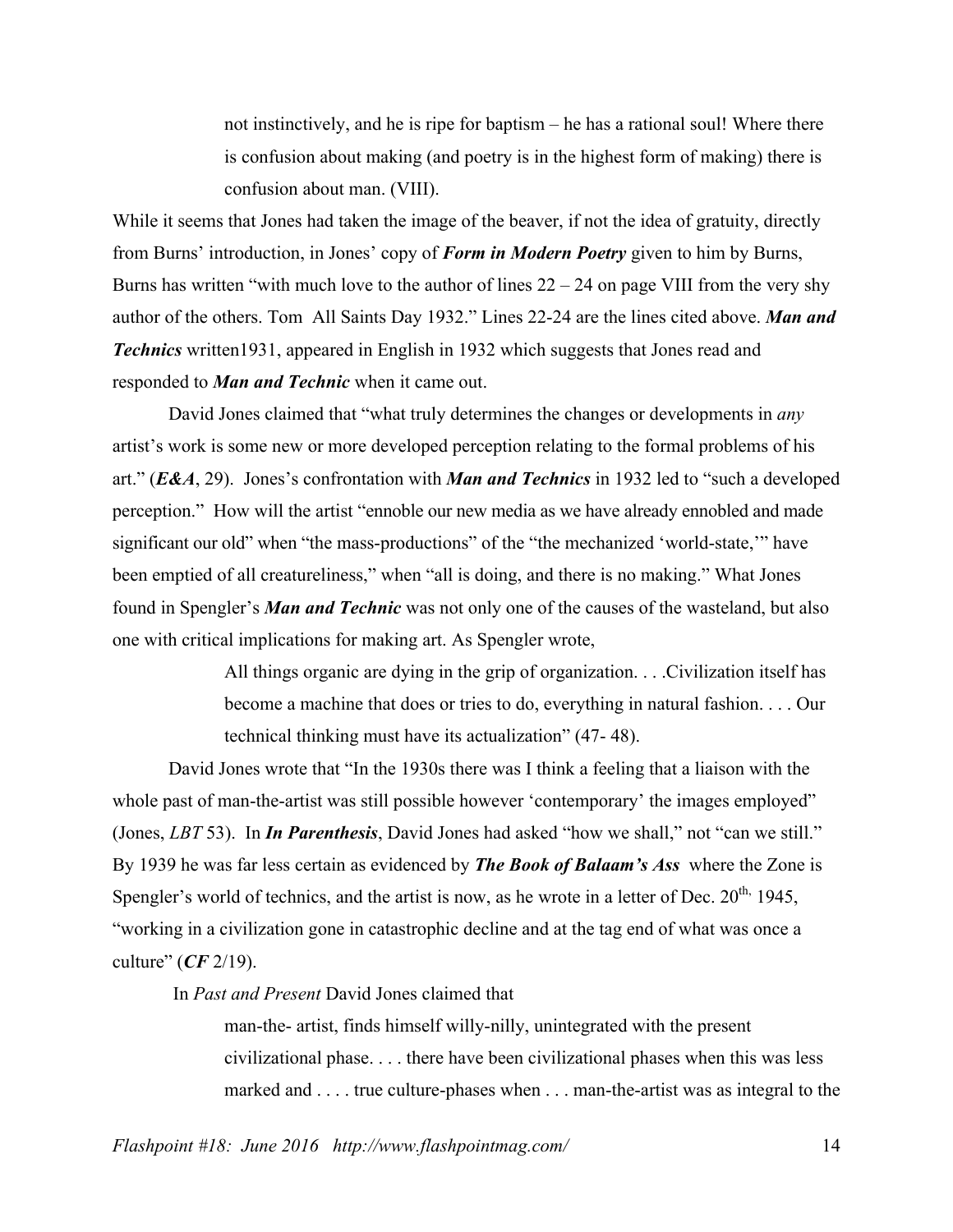pattern as is man-the-mechanic or managerial man to our pattern today." (*E&A,*140).

The fundamental task of all artists "from Lascaux to the present" had been – and continues to be - to create signs that are valid not only in themselves but valid for a culture. If a work "showed forth something," it showed it forth to the members of a culture who recognized that artifact as a sign of that artifact's informing principle. The current civilizational conditions – the loss of creatureliness in the objects of the present, and the Break which alienated a society from its own past - had changed the circumstances under which the artist worked, particularly as to what content, or matter, was available. As a result of changed conditions in the present, the artist in the present was implicitly charged with two tasks. The first was to ask the question "Why the Land is Waste," a theme Jones repeatedly evoked beginning with *In Parenthesis* and in the unpublished *Hitler* essay of 1939, on through the essays of the 1940s starting with *Art in Relation to War*, yet again in *The Anathemata*, and on until the end of his life. The second was to act as a rememberer for that culture. Writing in an application for a Bollingen Award in 1959, David Jones said that "in our present megalopolitan technocracy the artist must still remain a 'rememberer,' but in the present, the poet is not only "a rememberer" but also "a sort of Boethius, who has been nicknamed 'The Bridge" because he carried forward into an altogether metamorphosed world certain of the fading oracles." When asked to answer "to what end does my work proceed," Jones wrote, "perhaps it is in the maintenance of some single plank in some sort of bridge" (*DG* 17)

*Man and Technics* and later *The Decline of the West* clarified for Jones one of the fundamental reasons as to "Why the Land is waste." Spengler's *The Decline of the West* provided a system and a terminology Jones would find poetically useful, but *Man and Technics* presented an underlying philosophy and a view of the human that Jones opposed but feared was coming to pass. Spengler's *Man and Technic* was a powerful influence on David Jones, and Spengler's presence can be felt in Jones's essays beginning with the still-unpublished *Hitler* essay of 1939 with its talk of "money versus the sword." It became more evident throughout the essays of the 1940s: *Religion and the Muses*, *Art and Democracy*, *The Myth of Arthur* and *Wales and the Visual Arts.* Spengler's thought pervades Jones's essays and letters, even as Jones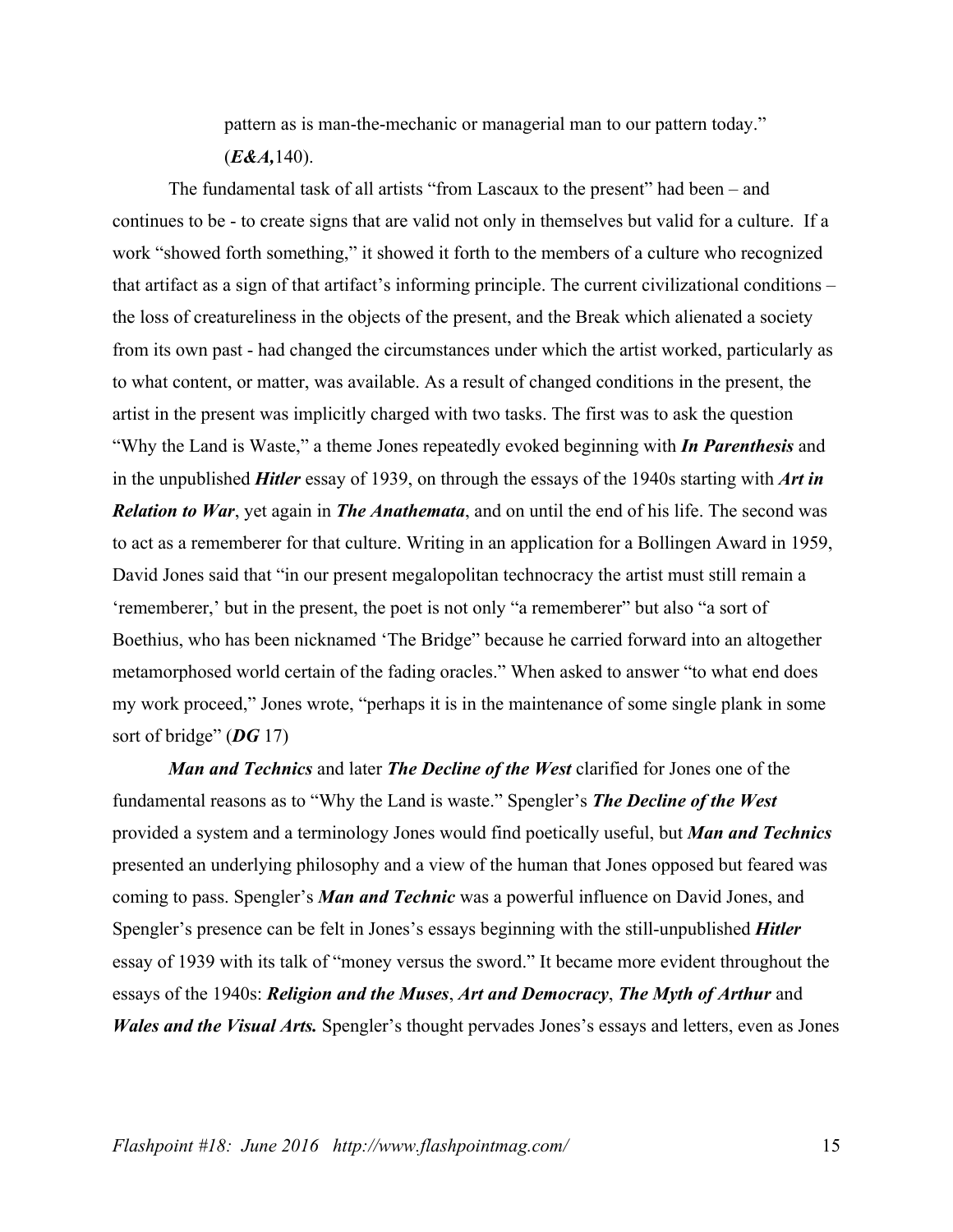attempts to counter it. To recall what he wrote in 1941,"I'm immersed in Spengler, I'm battling with him. He's so right, and, as I think, also so wrong."<sup>18</sup>

While Spengler's writings helped explain to Jones "Why the Land was Waste," Spengler grounded his work in a model of the human being that was antithetical to all that Jones held to be true. Similarly while Spengler at first provided a useful scaffold for Jones's poetic project, eventually that scaffolding proved limiting, preventing Jones from acting as rememberer. Just as in 1932 Jones was first introduced to Spengler, even if only by way of conversation with Tom Burns, only to have that turn into his "battle" in the 1940s, so also David Jones was reintroduced to a system in 1934 that would in the 1940s come to serve as the countermeasure to Spengler. In 1934, Jones was given a copy of Maurice de la Taille's study of the Mass and Eucharistic theology, *Mysterium Fidei* which had only recently been translated from Latin. Just as Spengler offered an answer as to why the land was waste, de la Taille offered a means for the poet to act as the rememberer. Although Jones claimed to have been familiar with de la Taille's thesis since Ditchling it was only from the winter of 1942 on that he began to use a specifically Eucharistic terminology in his writings. Maurice de la Taille's Eucharistic theology – and later the work of Gregory Dix – offered Jones a terminology and a system to examine what kind of art

<sup>&</sup>lt;sup>18</sup>As I mentioned, though, there was also Spengler's system with its theory of cultural phases, system of morphologies, and a terminology taken from *The Decline of the West* which influenced the poetic project on which Jones was engaged between 1938 and 1945. David Jones's project not only eventually led to *The Anathemata* but also served as the "quarry" from which all of the poems in *The Sleeping Lord and other fragments* were cut. The project began with *The Book of Balaam's Ass*, a truncated version of which appears in *The Sleeping Lord and other fragments* and an extended, although edited, version of which appears in *The Roman Quarry and Other Sequences*. It then moved into a second stage where it consisted of three long conversations that temporally moved from the Cenacle to the Passion: the first involved Judas, Caiaphas and the guards sent to arrest Christ; the second concerned Roman soldiers on the Walls of the Antonia during the middle night watch on Holy Thursday; and the third had to do with an older Roman officer posted to Jerusalem, his daughter and a young subaltern at dinner at the time of the crucifixion. The third stage constructed between 1943 and late 1945 consisted of a series of meditations on Celtic culture which were inserted into the middle of the conversation on the Walls. The fourth stage undertaken sometime in early 1946 led to the construction of *The Anathemata* from his *fragments of an attempted writing*. In that project's second stage written between 1940 and 1943, Spengler's system provided Jones's project with a scaffolding akin to Joyce's use of Vico in *Finnegans Wake*. For an extended analysis of the first three stages, see my articles *On the Traverse of the Wall: The Lost, Long Poem of David Jones*" in the *Journal of Modern Literature*. XIX: 1 (Summer 1994): 31-53; and *Mapping the Labyrinth: The Ur-Anathemata of David Jones*" in *Renascence*. LI: 4 (Summer 1999). 253-280.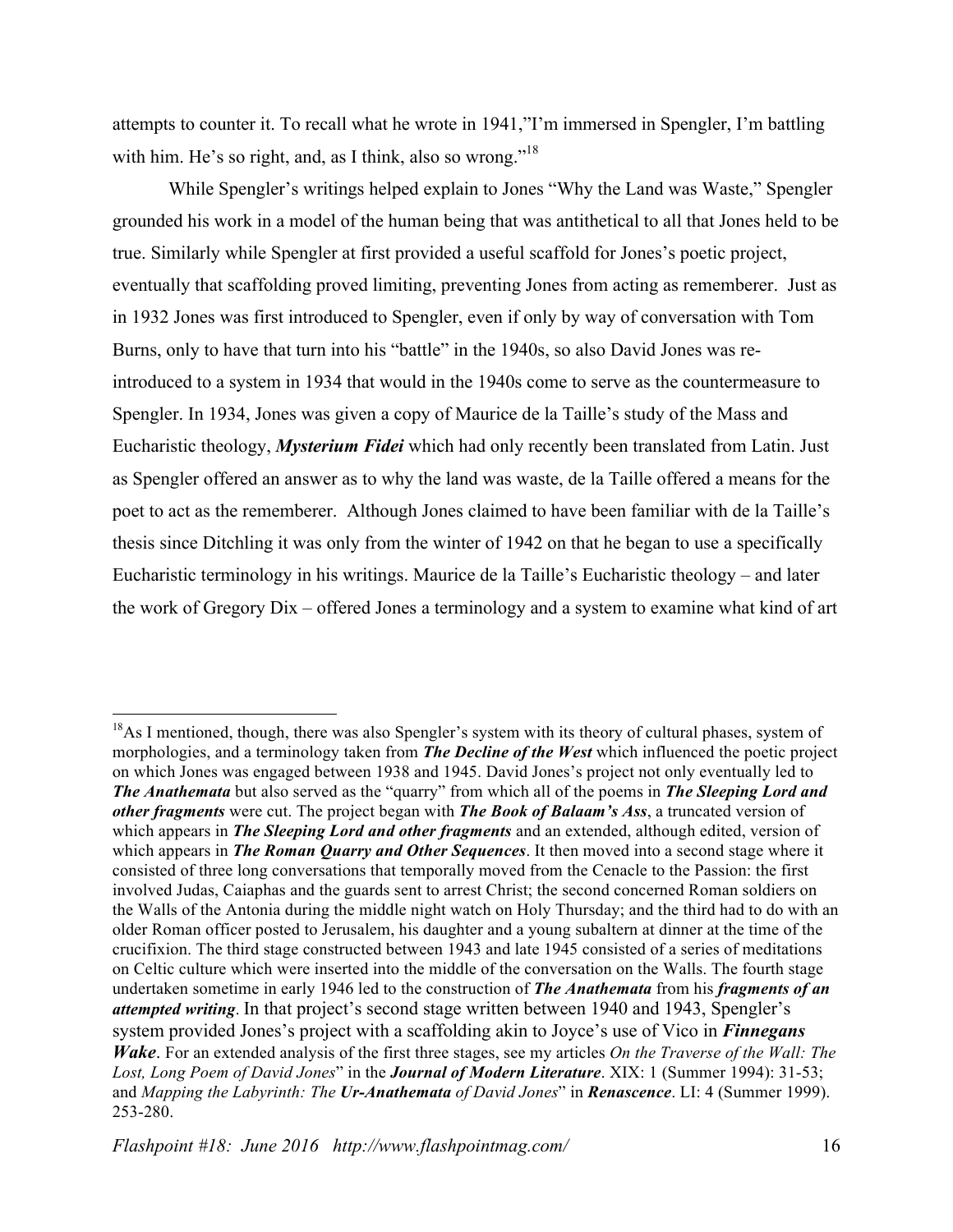might restore the wasteland, or failing that, to preserve the cultural deposits in this "cultural December" (*E&A* 106). <sup>19</sup>

## **2. Anamnesis and Transubstantiation in the Shaping of the** *Anathemata*

Jones's Eucharistic ethic developed in part from his belief that "for the artist . . . the 'past' is very much what the thing called 'nature' is to him. . . something which he uses when he 'shows forth,' 'recalls,' 're-presents'" (*E&A* 138). But as he continues in *Past and Present,* The Break affected not only the paraphernalia but the current civilization's relationship to its past:

> We have seen that a past is valid for a present. But in our present. . . a metamorphosis has occurred affecting the liasons with the past. It is precisely this situation which was my abiding dilemma during the writing of the whole of *The Anathemata.* (*E&A* 139)

In *In Parenthesis* these two artistic tasks - the asking of the question and the act of remembering - had worked in tandem. A memorial to the men of the Royal Welsh Fusiliers and to "the enemy front fighters who shared our pains," the work also charged the reader to ask the question: "You ought to ask: Why, / what is this / what's the meaning of this" (Jones, *IP* 84). In asking the question, *In Parenthesis* became the memorial to those men.

There were, though, potential problems. "Asking the question" could easily turn the work of art into a Jeremiad at the expense of "remembering." Rather than "asking the question," the work could become didactic, propagandistic, moralizing, a charge Jones had leveled against the Pre-Raphaelites.<sup>20</sup> Similarly, there was the problem as to the nature of "remembering." Eucharistic terminology directly enters Jones's essays and letters beginning in the winter of

 $19$  David Jones was familiar with the outline of the work while still at Ditchling through Father Vincent McNabb who "was violent in his denunciation of it" (*CD*/2/5). Elizabeth Ward has pointed out de la Taille's thesis was available as early as 1923 in *Catholic Faith in the Holy Eucharist*, a collection of papers edited by Cuthbert Lattey (Ward, 71). While Jones would have been familiar with an outline of de la Taille's work soon after it was published in Latin and was probably familiar with de la Taille's essay in Lattey's collection, the extent of the structural influence of de la Taille's work on *The Anathemata* would have required a far surer understanding on Jones's part than a simple summary would provide. It is most likely that Jones came to know de la Taille's work in greater depth through his discussions with Father Martin D'Arcy in the 1930s. A Jesuit philosopher at Campion Hall, Oxford whose his first book, *The Mass and the Redemption*, published in 1926, was an explication of de la Taille's thesis, D'Arcy was one of the leading Catholic public intellectuals of the time and a friend of Eric Gill.

 $20B$ etween 1940 and 1943 Jones's visual art underwent a significant change, as evidenced by such works as *The Mother of the West* and *Aphrodite in Aulis*.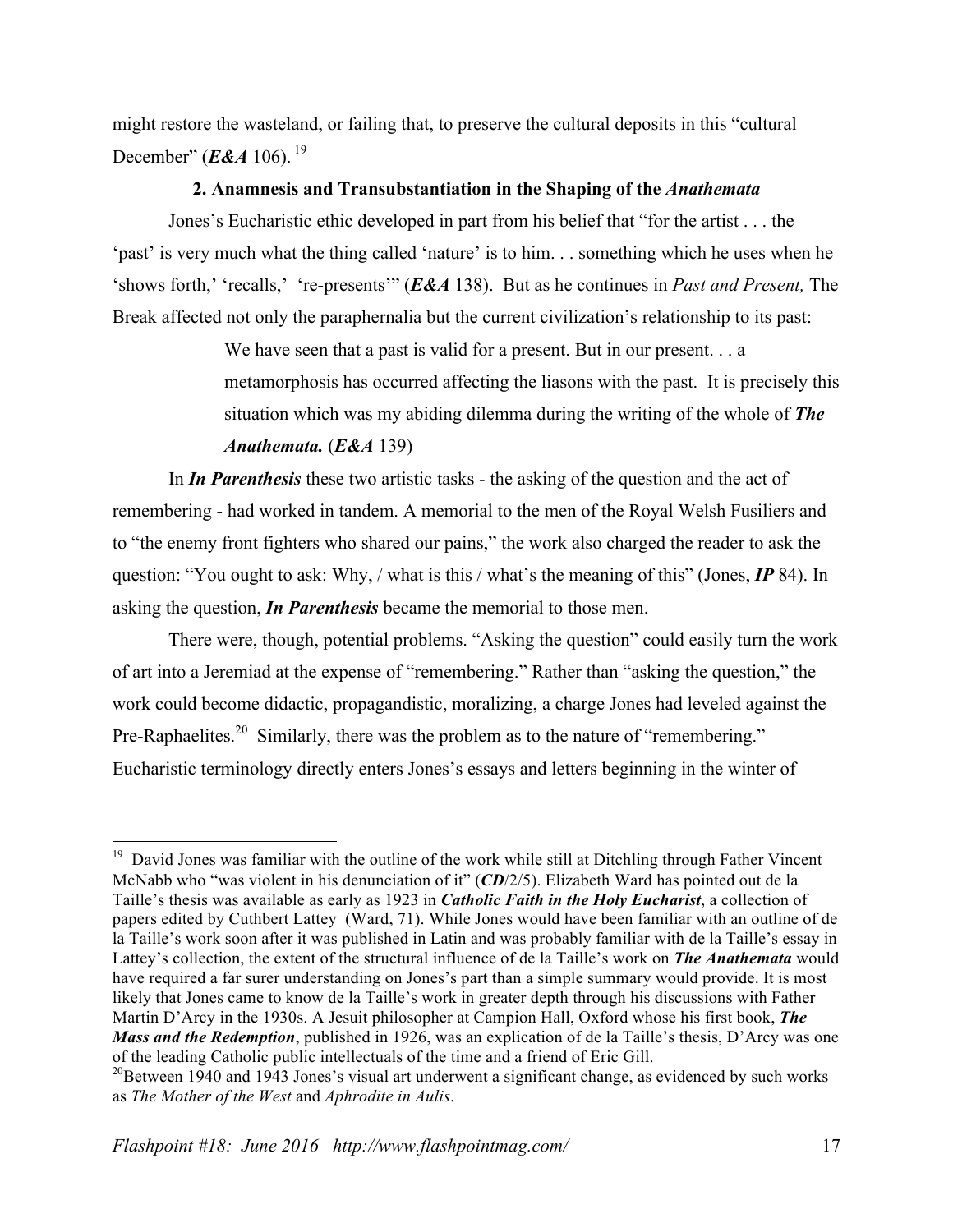1942-43 when two terms are introduced. One term concerns fusing form and contenttransubstantiation; the other refers to remembrance - anamnesis.

In *Art in Relation to War*, David Jones says that in the present,

We are faced with the hard to express question of 'symbol.' Our age, the age of technical perfection, of function, of material efficiently directed towards a material end, is of its nature unsymbolic, or anti-symbolic, or rather its 'technics' are its 'symbols.' Now the artist, one way or another, deals in symbols, as far as his content is concerned, he deals, obscurely it may be, obliquely, in however hidden a fashion, with things that are lifted up, carried about, adored. He is, at bottom and always, an inveterate believer in "transubstantiations" of some sort.

The sign must *be* the thing signified under the forms of his particular art (*DG* 136) The age in which we live is an age of utility, and that presents a problem to the artist who deals with "with things lifted up, carried about, adored." Here Jones's language is similar to that which he will later use in the *Preface* to *The Anathemata*. It is a language reminiscent of his fusion of Post-Impressionist Theory and Scholasticism, and it is a language that Hague would find disturbing: "The sign must *be* the thing signified under the forms of his particular art." The artist is "an inveterate believer in 'transubstantiations'."

In March 1943, Jones wrote to Jim Ede that "*between ourselves*, I have always felt that the statement of transubstantiation has, apart from *its particular theological application*, a singularly important & central meaning with respect to the 'arts' in general." (*DJP*, *CT* 5/3) Going on, he distinguishes consubstantiation from transubstantiation, writing that transubstantiation "is a principle which all good artists accept unconsciously, whoever they are, to whatever civilization they belong." The term also enters his poetry around the same time when we find the Tribune, the Spenglerian fact man, saying in what will later be extracted for *The Tribune's Visitation*,

> It's not the brotherhood of the field or the Lares of a remembered hearth or the consecrated wands bending in the fertile light to transubstantiate for child-man the material vents and flows of nature into the breasts and milk of the goddess. (*SL* 50)

Interestingly the term also appears in two other essays of the time: *The Myth of Arthur* where Jones writes about the role of the scholar in relationship to "genuine myth" which is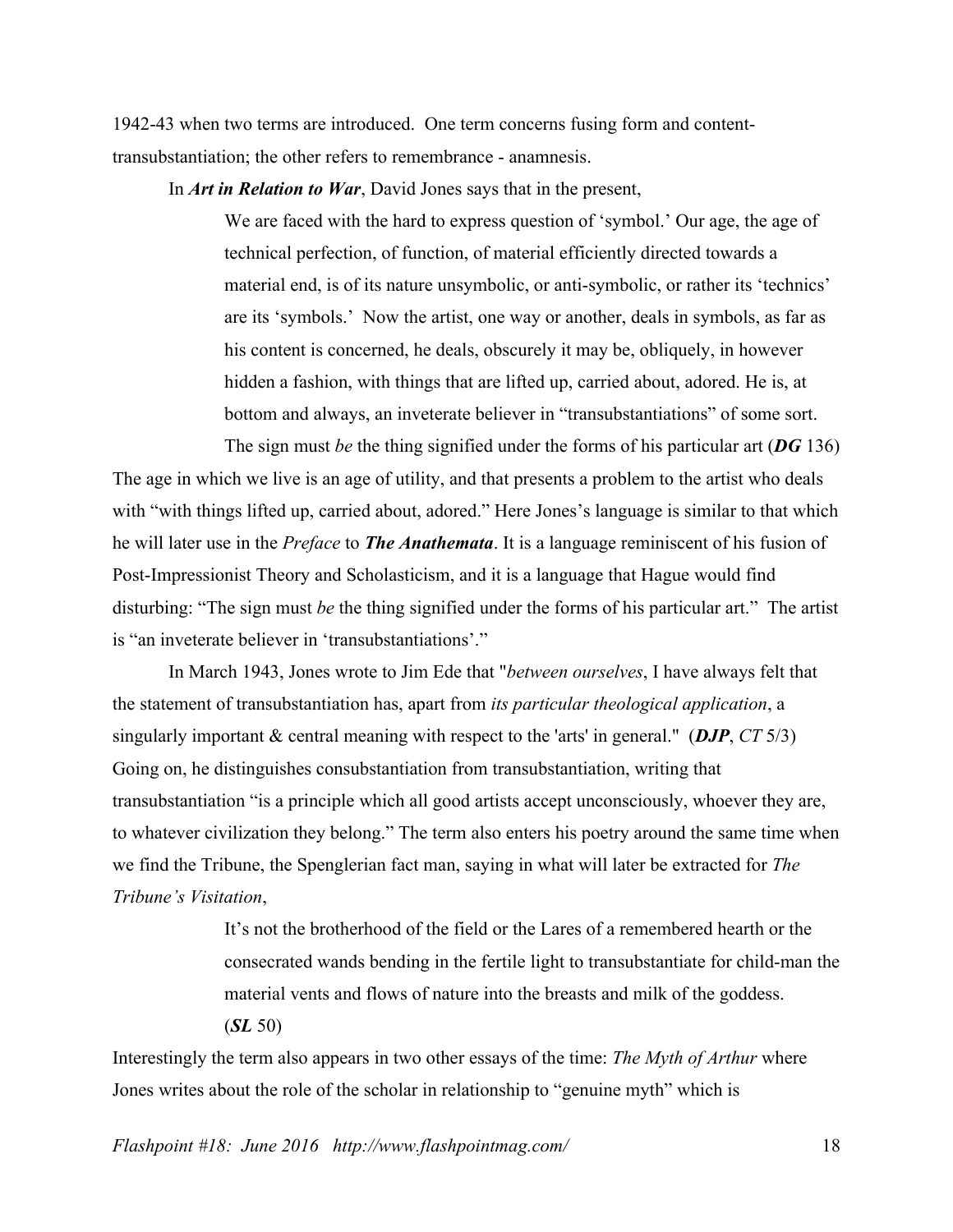To conserve, to develop, to bring together, to make significant for the present what the past holds, without dilution or any deleting, but rather by understanding and transubstantiating the material. (*E&A* 243).

and *The Arthurian Legend* from 1948 where he writes, again evoking the still-to-be written *Preface* to the then- being-constructed *Anathemata*, "What the artist lifts up must have a kind of transubstantiated actual-ness. Our images, not only our ideas, must be valid *now*' (*E&A* 210).

The problem, as he says in *Art in Relation to War*, concerns

What kind of 'bread' is available to [the artist] when he presumes to 'show again under other forms' the eternal things, and art is nothing if it fails in this. He is not always convinced that the matter available to him is 'valid matter'" (*DG* 136-7).

In the instances where Jones uses the term, he is concerned with what matter is available to the artist when the matter of the present has been robbed of "creatureliness" and when the matter of the past is in danger of being lost or misconceived.

In using the term transubstantiation, David Jones was employing a sacramental term that referred to only one sacrament. While sacraments employ matter – baptism, water; extreme unction, oils - only the Eucharist involves an act of transubstantiation whereby the matter of the bread and wine through being subjected to the words of the Eucharistic rite are transubstantiated into the immediate presence of the Body and Blood, only the appearances of bread and wine remaining. The matter, though, must be valid, and the form must effect that transubstantiation. If one is an artist, the question is twofold: what matter – whether the paraphernalia of the present, the matter of the past deposits, or both - is still valid in the present civilization; and what form will be efficacious, transubstantiating that matter so that "the sign [will] *be* the thing signified under the forms of his particular art" with only the accidents or appearances of wood, stone, paint, words, or whatever medium employed, remaining.

That David Jones saw art in this manner is evident from his illustration of the process in describing Hogarth's *Shrimp Girl* in *Art and Sacrament* where in a draft version he writes that

> it shows forth, re-calls, and strictly within the conditions of a given art, rerepresents under another mode such and such a reality. That is, it is an objective thing contrived of various materials so ordered by Hogarth's muse as to be an anamnesis of a body-mind-soul complex, hither to show forth under the form of a street-vendor's mortal flesh seen under the English light and in Lord knows what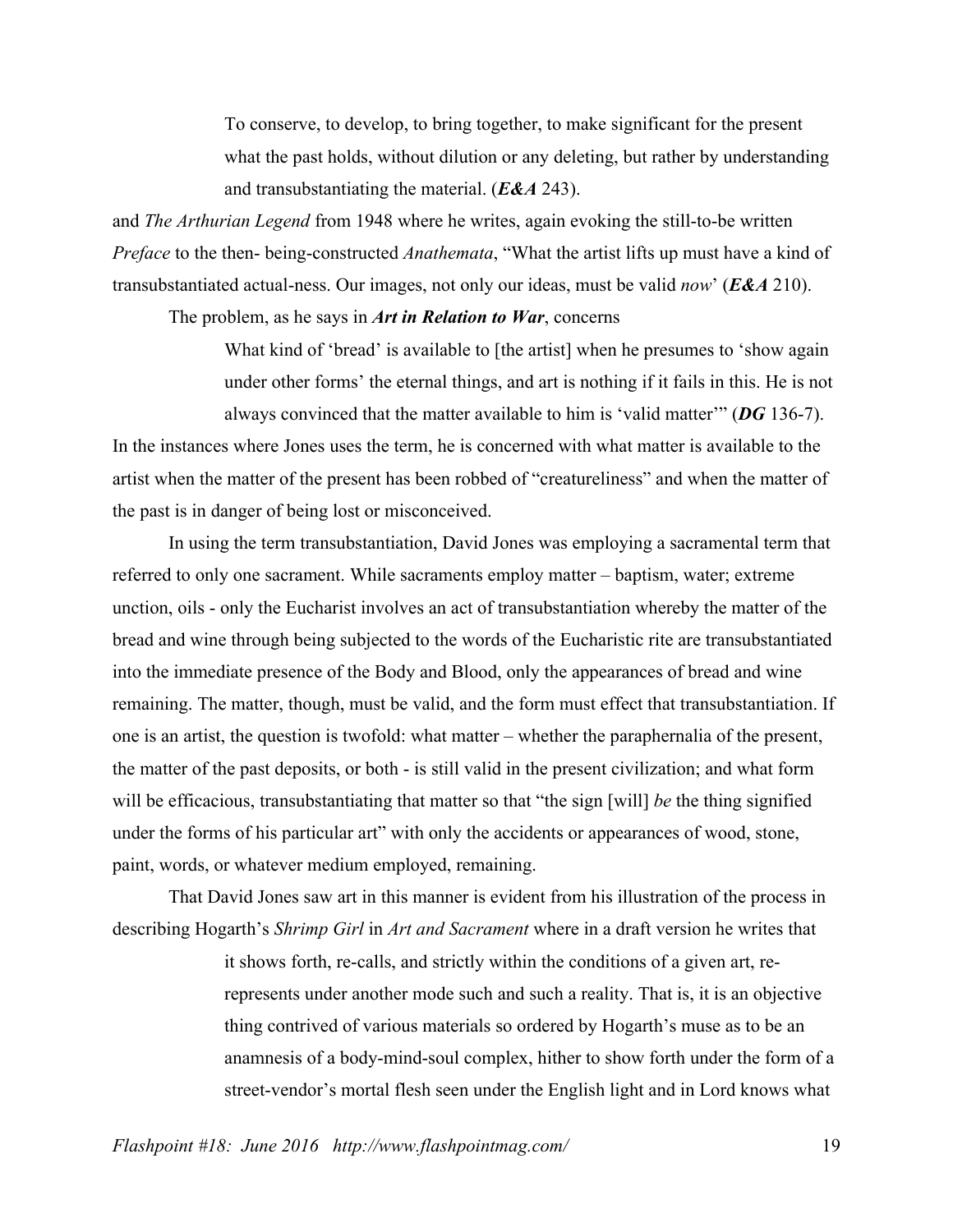grim and destined to dereliction but now secured for us under another species no longer conveyed by the term 'representation' but owing to the working of what we call 'the abstract' that thing itself, in realitas" (*DJP, LE* 1/17 ).

While he then says that he is speaking "by analogy," he concludes in this draft version by saying that the artifact is a "reality we can go and feed on and enjoy in the National Gallery, provided we have the right disposition." (*E&A* 174/ *DJP, LE* 1/17). To achieve such an anamnesis the matter had to be transubstantiated and the artist had to make a shape.

At the same time that David Jones was concerned with integrating his content and form, and he was introducing the term transubstantiation, he was also completely reshaping the vast poetic project he had begun in 1938-39. His language underwent a remarkable change, becoming far more allusive and dense. He shifted from narrative development to construction by insertion and then construction by fragment as he attempted to include more and ever more resonant material.<sup>21</sup> Similarly, his essays and letters insist on a desire to contain a whole world in an enclosed space. As he would later write to Anerin Talifan Davies

> I have the feeling of wanting to include 'everything' - 'the whole' in such works as I've tried to make . . . I mean the entirety or totality in a little place or space . . . .of a picture, a poem or what you will, we want to be able to say - something which the whole world cannot comprehend or hold has been enclosed, within the strict confines of any. . . of the 'carpentries of song' that chaps have done and do (*LF*  82).

<sup>&</sup>lt;sup>21</sup> Again, this is material I have explored elsewhere. However, a letter he wrote to Saunders Lewis in which he describes the state of his project just before he undertook *The Anathemata* is instructive. It contained, he said

wodges of stuff about the Roman thing, or at least the Roman army, a good deal about the Crucifixion or rather the conditions surrounding the Crucifixion, the soldiers and also the fragments concerning Judas, and the Jewish authorities a bit. Also things concerning Britain - or Roman Britain, especially a complex passage of some length about Wales and the Roman thing in Wales, a certain amount anent Arthur (inevitably). On balance largely concerned with conversations of grousing Roman soldiers (Celts) doing duty on the Wall of Jerusalem. (Jones, *TL* 20).

There were two reasons he dismantled the work. One was that, as he told Lewis, he found that he wanted to use the material less "'realistically' [so] as to make the work more evocative and recalling - with more overtones and undertones "(*TL* 20). The second was that he was unable to "forge the connecting links" among the parts and the project "would not come together" (*TL* 20).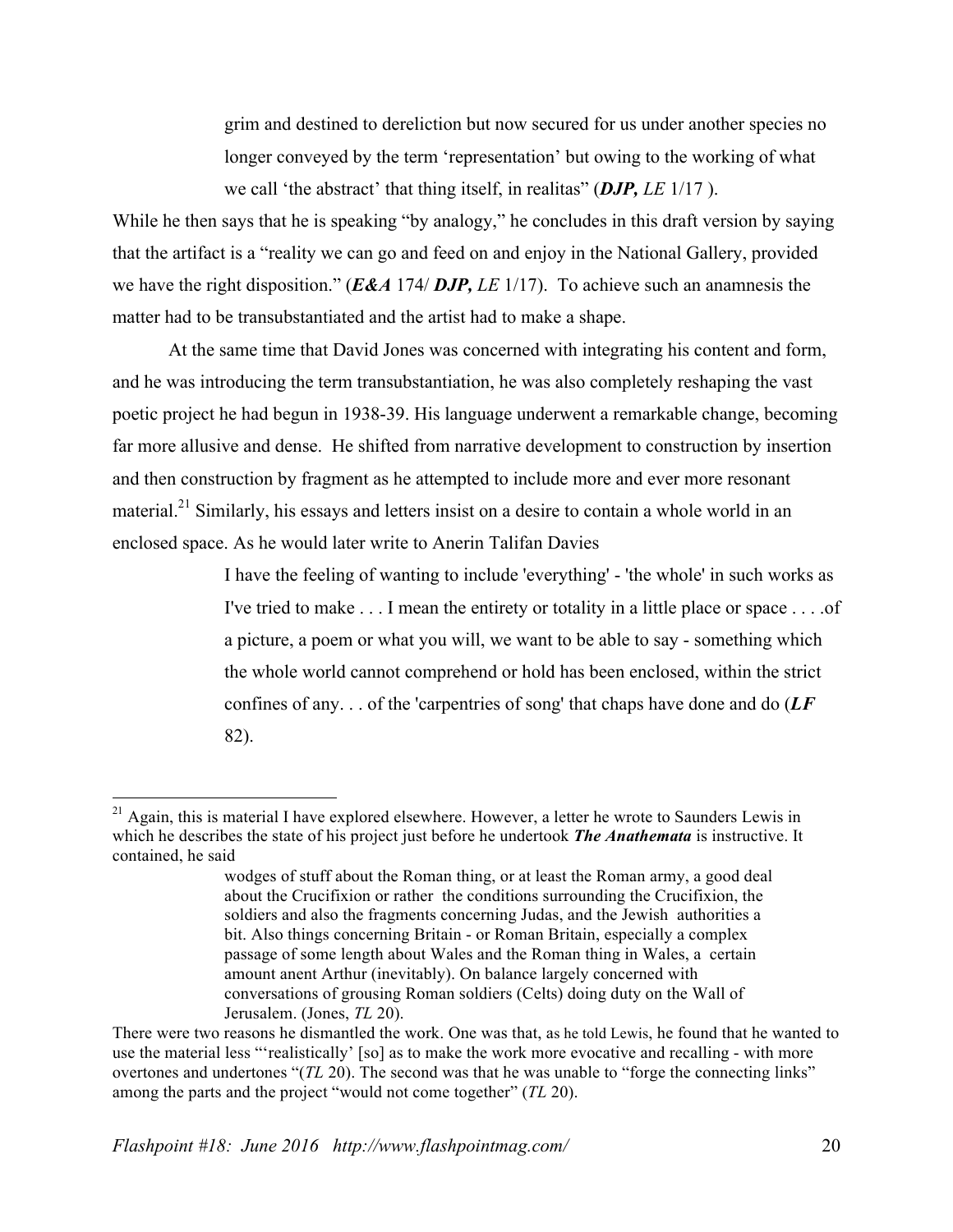This desire to include more and more material – to enclose "within the strict confines" of a work of art "something which the whole world cannot comprehend or hold" – first began to manifest itself in the early1940s. While it can be seen in his visual art and is manifested in the introduction of Celtic material into his project, it is equally apparent in a letter to *The Catholic Herald*, written at the same time that he was first introducing Eucharistic terms into his essays, dated November 29, 1942. Here he discusses the complex interplay of Jewish, Greek, Roman, Germanic and Celtic cultures that resulted in Western culture:

> In our case, the 'choice' was the Mediterranean culture or fusion of cultures: To Israel were the promises made. To the Greco-Roman world ('To Cannibals and Trojan Greeks" as genius has stated it) was granted the privilege of giving modes and forms and shapes and instruments by which those Judaic promises were made available under forms native to themselves. Consequently, the North and West accepted, or were compelled to accept, those Judaean revelations under those Mediterranean forms and translated them into terms of a Christian art by virtue of imagination. The extremely complex historical result is "our world," a world of imagination and affection within a pomerium which circuits Kells, Byzantium,

Hippo, Upsala. It remains our world even in these global days. (*DJP*,*CF* 2/27) David Jones wrote in *Art and Democracy* that "a culture is nothing but a sign" ( *E&A*. 88), but in order to give a shape and form to his project, he had to find a sign that would embody and contain that culture. It was at this time that he found such a sign that he felt still had a requisite "nowness," even if endangered, while also being a sign that not only arose from the complex process outlined in the letter above but also simultaneously manifested the very deposits that Jones felt were in danger of being lost. Saunders Lewis once remarked to David Jones in a phrase that Jones was fond of citing that "the Mass made sense of everything." While the Mass might have "made sense of everything," it did not contain everything. In Jones's reading, however, the Eucharist as enacted according to the Roman rite did. This determined both the shape and the construction of *The Anathemata*.

What led him to the Eucharist began with his argument with Spengler, and the marginalia in his copy of *The Decline of the West* provides insight into that debate. One issue to which Jones keeps returning in his essays, his letters, and much of his art is a fear of loss: the loss of meaning, the loss of tradition, the loss of what it means to be human in this new age of technics.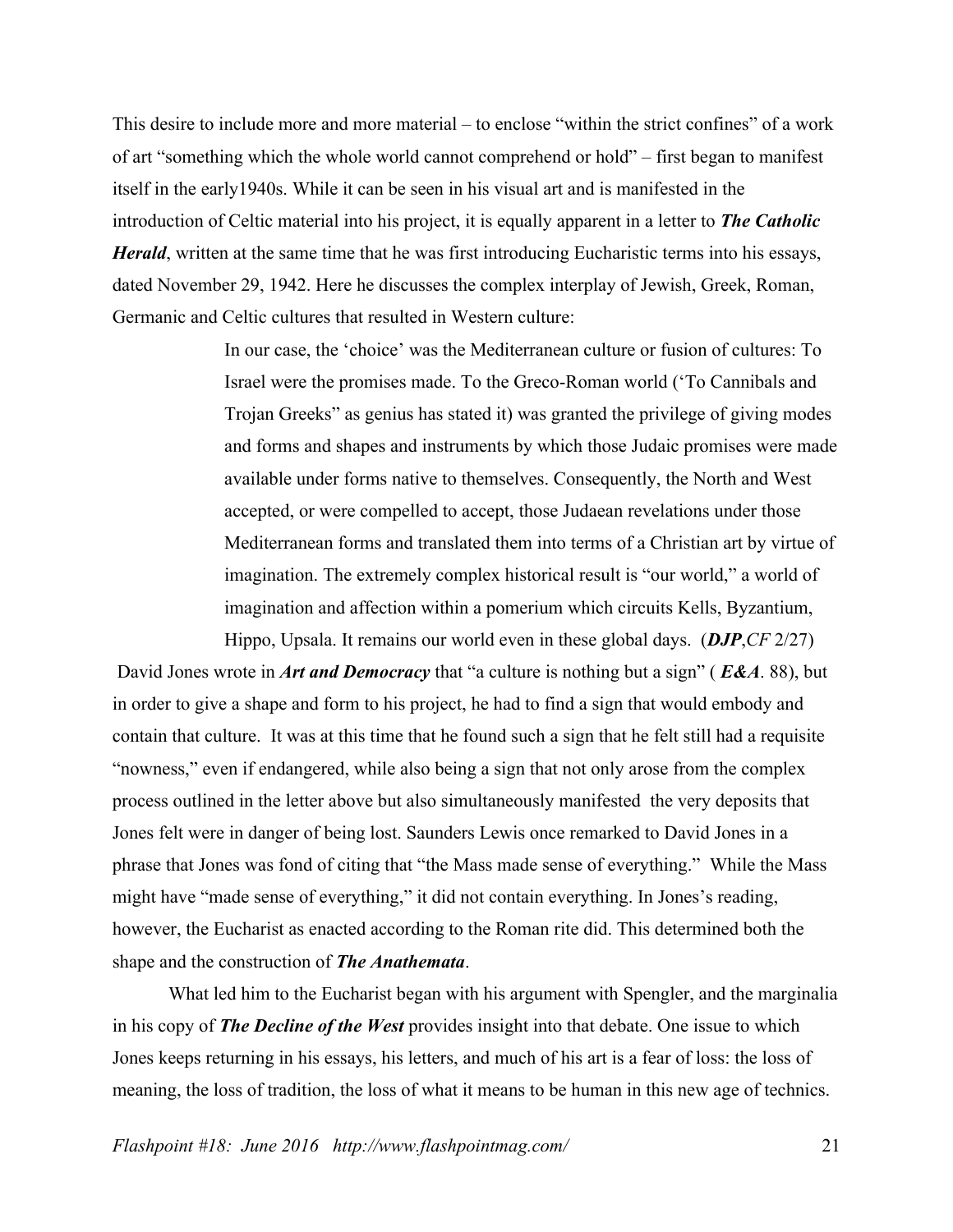While reading Spengler, Jones began his meditations on history and on a society's recognition of its own historicity. Borrowing from Spengler, he came to believe that historical consciousness is a hallmark of a late civilization. With such consciousness, a society becomes aware that a gap exists between what is and what was. In effect, a society becomes alienated from itself, its beliefs, its traditions. This process, in turn, was heightened by changes in technology which in turn had specific implications for the artist. As he wrote to Harman Grisewood in 1967, still thinking on this,

> Oswald Spengler says that having a sense of history is always the mark of a late civilization, and I'm sure he's right about that. . . . When I looked at 'old masters' and noted that they painted incidents from Old and New Testaments in the extant detail of the costumes, etc. of the  $14<sup>th</sup>$ ,  $15<sup>th</sup>$ ,  $16<sup>th</sup>$  of whatever century they lived in and did so without any sense of incongruity, it was my first apprehension of The Break. (*DJP*, *CD* 2/7)

In reading *The Decline of the West*, Jones came across the lines: "let a man be either a hero or saint. In between lies not wisdom but banality" (Spengler, **DW** 84). To this Jones responded in the margins "there is the third condition of the great artists detached from 'the world as history,' but not in the same mode as the saint, not 'making history' like the hero." The artist lives in the present but a present composed of the accumulated past, a past that continues into the present through its presence in art. An individual work of art both relied on that continuity for its validity and was itself a part of the continuing process. Each discrete work of art continued the process by adding itself to the corporate body of accumulated cultural meanings, symbols, and signs that formed a culture.

Civilizational conditions had fractured cultural continuity and when Spengler wrote "culture and civilization – the living body of a soul and the mummy of it" Jones responded in the margins of his copy of *The Decline of the West*,

> If this is true and I think it is, it seems to follow that 'man' will be nostalgic and wretched in any 'civilization' – yet S. urges in the introduction and elsewhere that one is a third rate person if one has "nostalgia for a culture" (*DW*, 353).

In a civilization, the artist, who works with an accumulated past, is necessarily nostalgic for what is lost.. In fact, as Jones wrote in a draft of *Past and Present*, "there can be no sign-making without nostalgia. . . . A nostalgia of sorts is a pre-requisite to any unitive act" (*DJP*, *LE*1/13).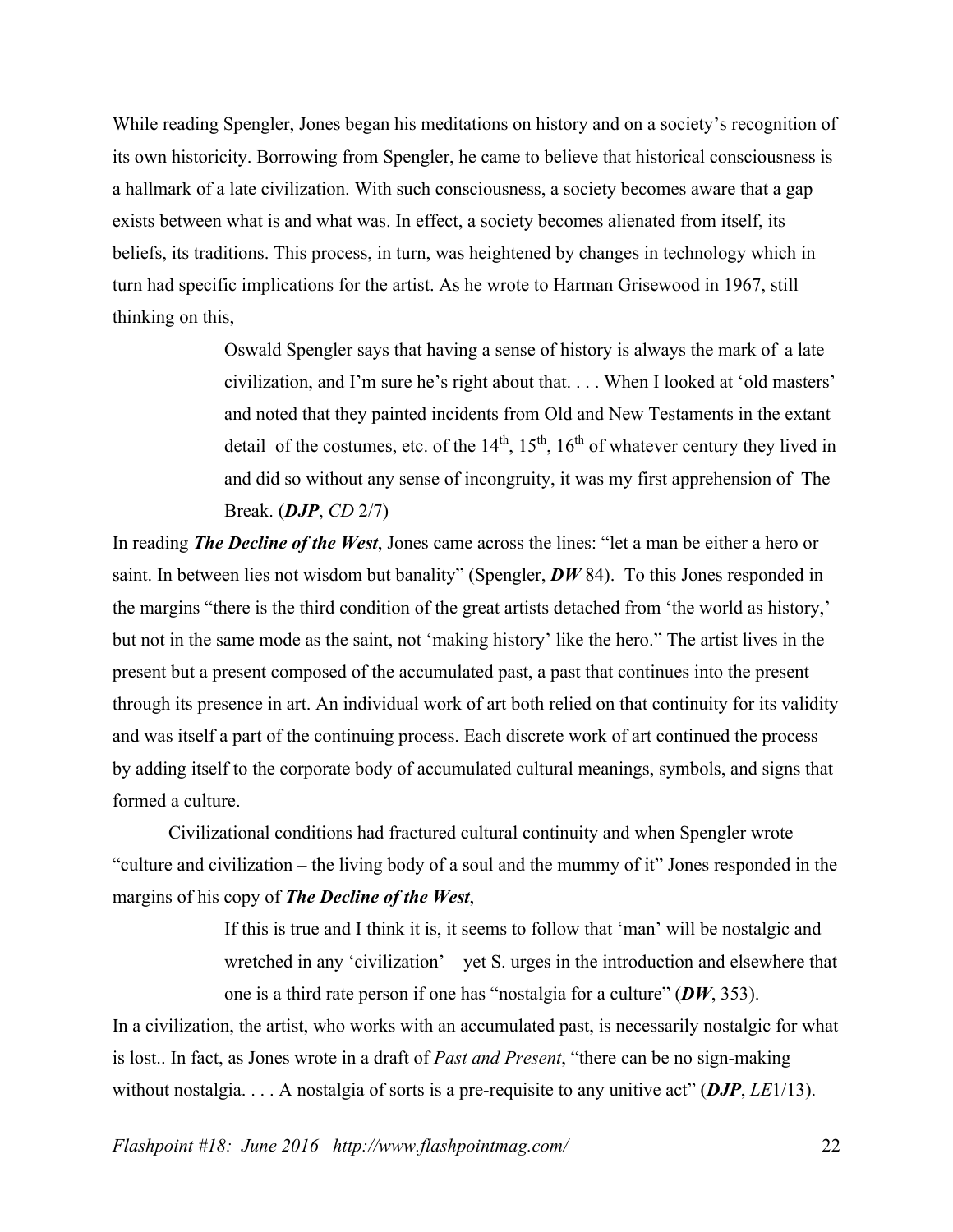The problem was the term "nostalgia." Ultimately, nostalgia might act as a motive for an artist, but as a term, it countered what he was trying to describe. Rather than art being a sign of immediate presence and continuity, an art grounded in nostalgia would present art as a sign of absence, of loss. The term indirectly acquiesced to Spengler.

In his Bollingen application, Jones, as I noted, compares the modern artist to the Bard in that both are rememberers. The modern artist, though, is also a Boethius. The Bard remembers so cultural memory will not be lost. The modern artist remembers so that what has "been lost or willfully set aside in the preoccupations of our intense technological phase" can be recovered, or conserved or carried forward. Still, even the act of remembering, at least as it is normally construed, implies the absence of the thing remembered. It was through his reading of de la Taille and later Gregory Dix that Jones found his final term and a shape that would allow him to counter Spengler and to reassert the primacy of a work art as a thing in itself and a sign of itself: anamnesis. It was a term that he claimed "can and in my view should be applied to works of various form in that they seek to re-present under this or that mode an existing reality" (*DG* 220). Jones relied on Gregory Dix's definition of anamnesis, which as he said in *The Anathemata*,

> is not quite easy to represent accurately in English, words like "remembrance" or "memorial" having for us a connotation of something absent which is only mentally recollected. But in the scriptures of both the Old and New Testament, anamnesis and its cognate verb have a sense of re-calling before God an event in the past so that it becomes *here and now operative by its effect.* (*A*, 206).

In the Catholic tradition, the term applies only to the Eucharist where bread and wine – matter – are subject to form – transforming them into the substantial Presence of the Body and Blood. Beginning in the mid-1940s and after, David Jones used that term to describe the effect of the work of art. Even if he did so only by analogy, it was provocative to say the least. In a letter dated May  $28<sup>th</sup>$ , 1974, David Jones wrote to Rene Hague where he spoke of the term anamnesis, saying that neither English's *in memory of me* nor Latin's *in memoriam* have "the strength and clarity of meaning and implication of the Greek *anamnesis*" adding "My thing about de la Taille's thesis *was and is* that he gave a clear and comprehensible shape to what is proposed by the Church for our acceptance" *(DJP*, *CD* 1/15) He also gave David Jones a clear and comprehensible shape for *The Anathemata*. In *History and Pre-History*, David Jones places *The*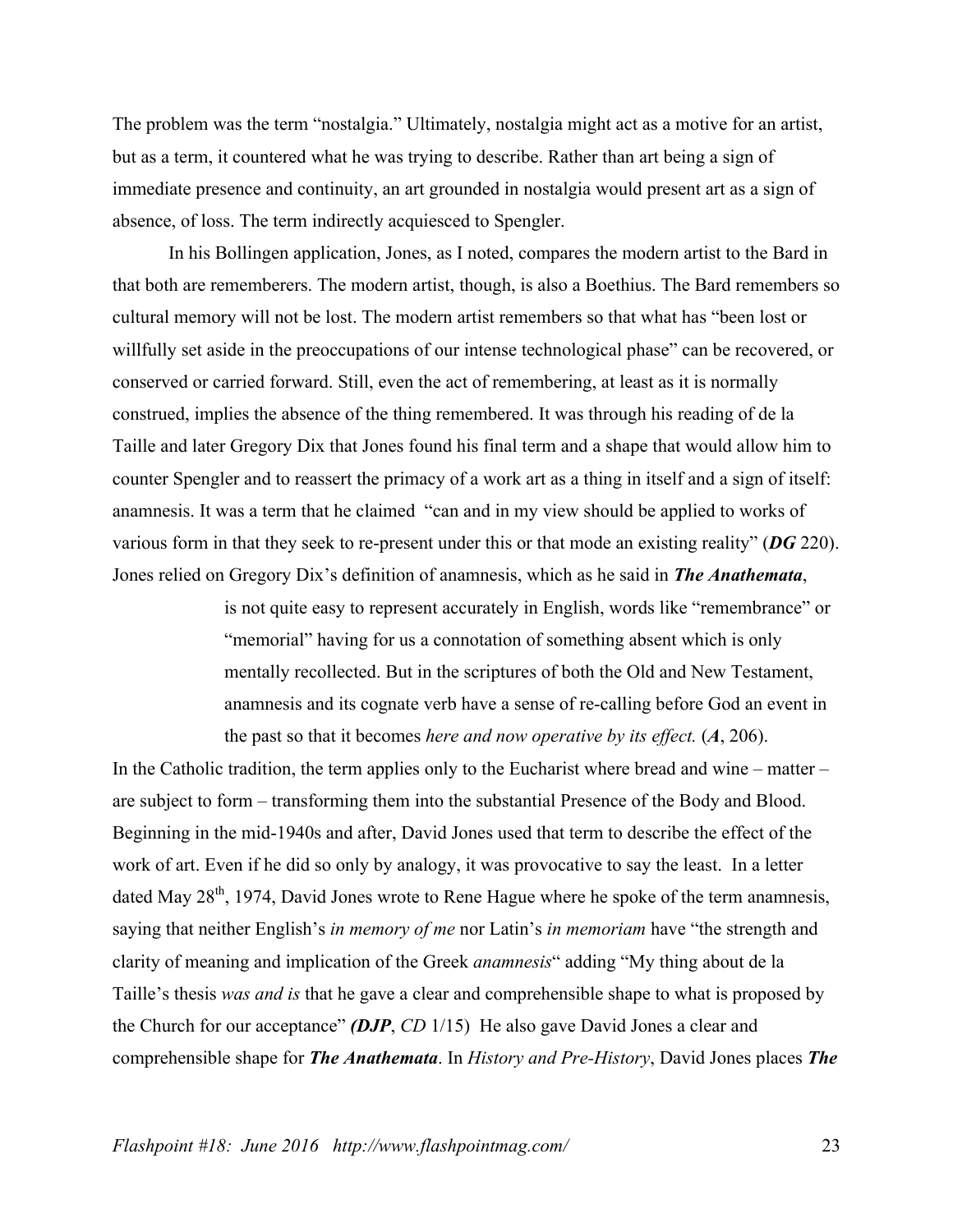*Anathemata* in the context of anamnesis when he writes, though speaking of one of his calix paintings, that

> there is a sense in which I regard this water-colour which I have just completed as belonging implicitly to the same world of commemoration and anamnesis as that to which **The Anathemata** belongs, though here the apparent subject-matter is no more than some flowers in a glass *calix*. (21)

Jones wrote in a note to *The Fatigue*, that de la Taille's work

provided what seemed to me an aesthetic wholeness, a comprehensible, almost tangible unity to various propositions of our religion touching upon the relationship between the Mass, Calvary and the Supper. (*SL* 36)

The question, though, was whether *anamnesis*, a purely Eucharistic concept, could actually offer a shape for David Jones's project.

Jones opens *The Anathemata* with a priest in the present at the moment of Consecration "making this thing other"  $(A \ 49 / LA \ 1.3 / MS \ 1)^{22}$  After the consecration is initiated through the *Quam Oblationem*, the work moves back in time to the preparations for the Last Supper,

beginning with the lines "where a few are, gathered in high-room/ and one, gone out," (*A* 51/

*DJP*, *LA* 1.3/ *MS* 5) and continuing to the lines

in the prepared high-room he implements inside time and late in time under forms indelibly marked by locale and incidence, deliberations made out of time, before all oreogenesis

on this hill

at a time's turn

not on any hill

but on this hill. (**A** 53/*LA* 1.3/*MS* 5).

<sup>&</sup>lt;sup>22</sup> The citations for the manuscripts are complex, due to Jones's insertional method which created multiple paginations for the same sheet. The first notation, *A* is the published page; the second is the manuscript file location; the third and all subsequent are Jones's manuscript paginations. Citations of file location are *LA* 1.3 for the original frame, *LA* 1.8 which was the state of the text when it was sent to the typist in 1949, *LA*1.9 which included the first addition after the typist's version. In what follows, I do not mean to minimize the complexity of the insertions. Within a basic insertion, particularly where one section was inserted into another, there was often a high level of revision and Jones in at least two places composed hinge material to effect transitions.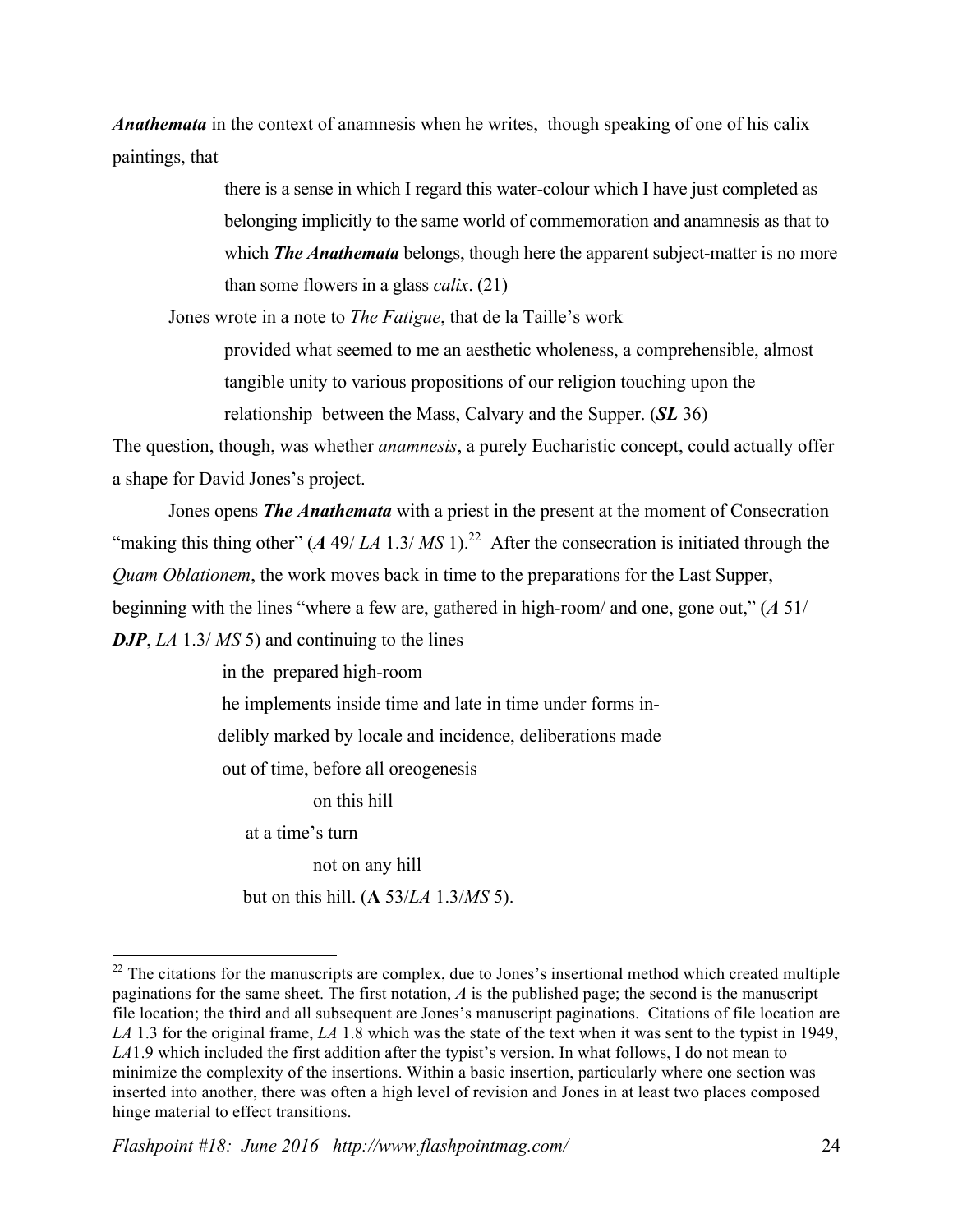From the Holy Thursday Supper *The Anathemata* then moves to the celebration of the hills, then further back in time "Twenty millennia (and what millennia more?) / Since he became/ man master-of plastic" (*A*59/ *LA* 1.8/*MS* 5F/*MS* 10A) and back to "a hundred thousand equinoxes /(less or more)/ since they cupped the ritual stones/ for the faithful departed)" (*A* 61/*LA* 1.8/*MS* 11/ *MS*13). Over the course of the work, *The Anathemata* will slowly return first to the Cenacle and then to the consecration in London. The work ends with the following lines:

He does what is done in many places

What he does other

he does after the mode

of what has always been done.

What did he do other

recumbent at the garnished supper?

What did he do yet other

riding the Axile Tree? (*A* 243/ *LA* 1.3*/ MS* 7).

In examining the conclusion, Thomas Dilworth considers the final four lines and the actions of Christ on Holy Thursday and on Good Friday:

> The poem ends with two questions redolent of those which conclude the grail quest, heal the maimed king and restore the Waste Land. What precisely did 'he do other' at the Supper? What did 'he do yet other' on the cross, the 'Axile Tree' round which the world turns. Upon these questions depends the health of western culture. (*Reading* 176).

## Kathleen Staudt commenting on the ending emphasizes the actions of the priest in the present:

The key words in this passage are obviously "he does"; and what "he does" is presented as an open and continuing action, not a closed, final, or apocalyptic one. The ending of *The Anathemata* insists that there is something constant in the gestures of offering that Christ, priest, and poet have made and make "at all times," regardless of the products of that gesture. By celebrating the continuing vigor of the poetic gesture demonstrates what might be called the central tenet of Jones's sacramental poetics. (*ATC* 81-82).

While this is the conclusion to *The Anathemata*, before this passage closed *The Anathemata,* it introduced the original project that "would not come together" due to Jones's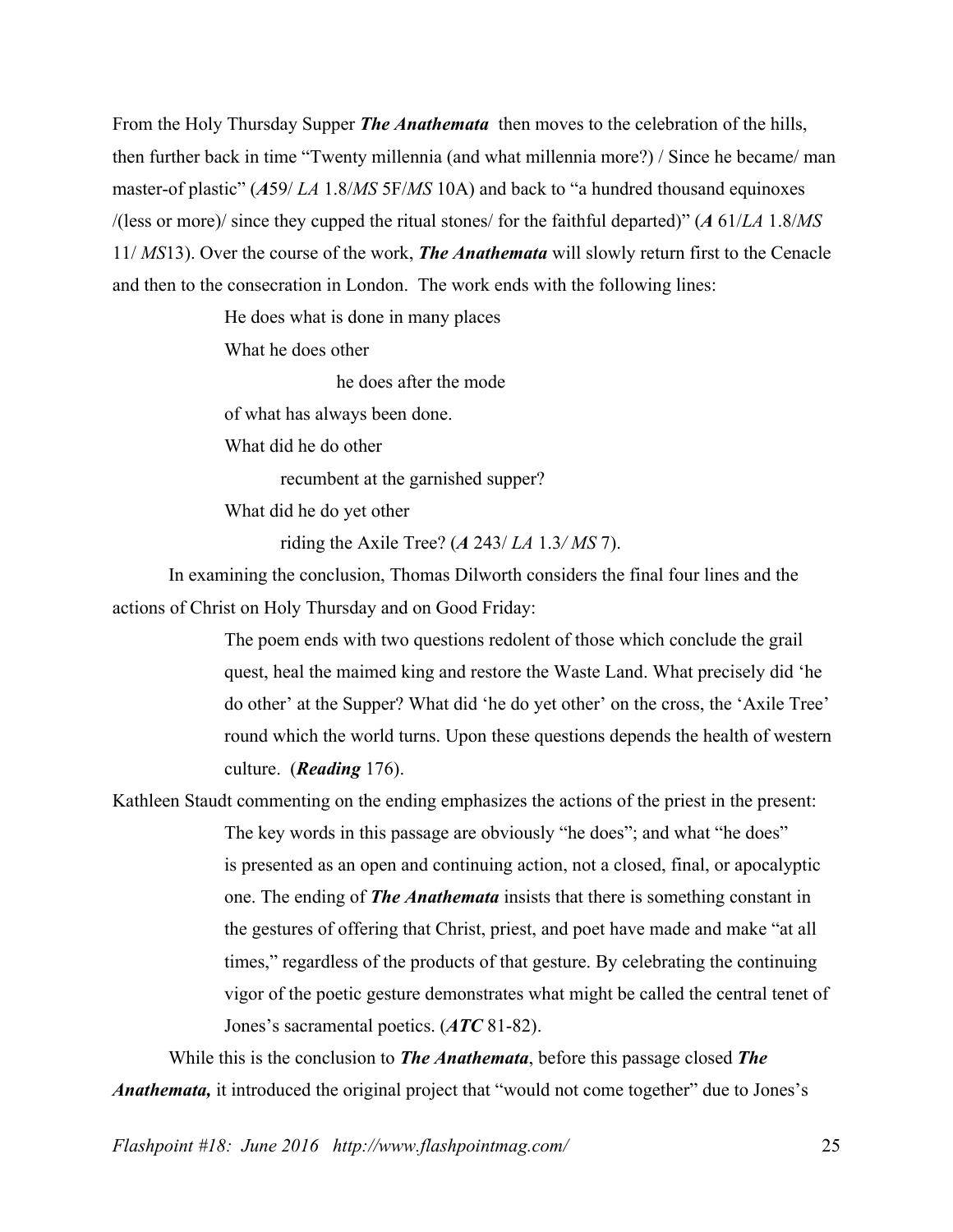inability to "forge the connecting links." As Dilworth first discovered, David Jones began with a passage on the Mass that takes place in the present at the moment of consecration. This passage which, he notes, Jones had extracted from some other work, was then split at the moment of consecration, after which Jones constructed the rest of *The Anathemata* from the outside in.23 Jones's splitting of the consecration in the present provided the structural space into which he could place those events of which the Consecration was an anamnesis - the Cenacle and the Crucifixion, the "garnished supper" and the "Axile Tree" - and which, as part of that anamnesis, included itself, the Consecration at the Mass.

The split passage consisted of the Consecration and the Cenacle, but it was not simply the Consecration and the Cenacle that had to be integrated into his work and re-called through *The Anathemata*. *The Anathemata* was an attempt to create an anamnesis of the entirety of western culture that culminated in that moment in London as that rite was experienced by one observer. Thus, the Sacrifice of the Cross, too, had to be integrated into his work. Similarly, while the consecration is a continuation of Christ at the Last Supper, that Passover supper was performed "under forms indelibly marked by locale and incidence" (*A* 53/*LA* 1.3/ *MS* 5). Likewise, without the very particular political and civilizational conditions of Rome, the Sacrifice of the Cross could not have happened as it did. What those conditions were and how they came about, too, had to be included. Compounding the problem even further, while the priest in London does what "is done in many places [and] after the modes of what has always been done" (*A 243***/***LA* 1.3**/** *MS* **7**) he does so according to local rites and "under modes and patterns altogether theirs" (*A* 49/*LA*1.3/*MS* 1). If Jones's work would "deny nothing" and "include everything," how those modes and patterns came to be "altogether theirs" in wartime London also needed to be gathered into the work. To return to his letter to *The Catholic Herald*, that "extremely complex historical" process, the result of which is "'our world,' a world of imagination and affection within a pomerium which circuits Kells, Byzantium, Hippo, Upsala" and that "remains our world even in these global days," had to be integrated. It was a world that to David Jones, finds its highest expression in the Mass, not through theological validation, but simply insofar as the Mass is the continuing sign of how western culture came to be.

 <sup>23</sup> In what is the most comprehensive study of David Jones's poetry to appear, *The Shape of Meaning in the work of David Jones* (University of Toronto Press, 1988), Thomas Dilworth outlines the complex chiastic structure of *The Anathemata* in detail. I am much indebted to his work.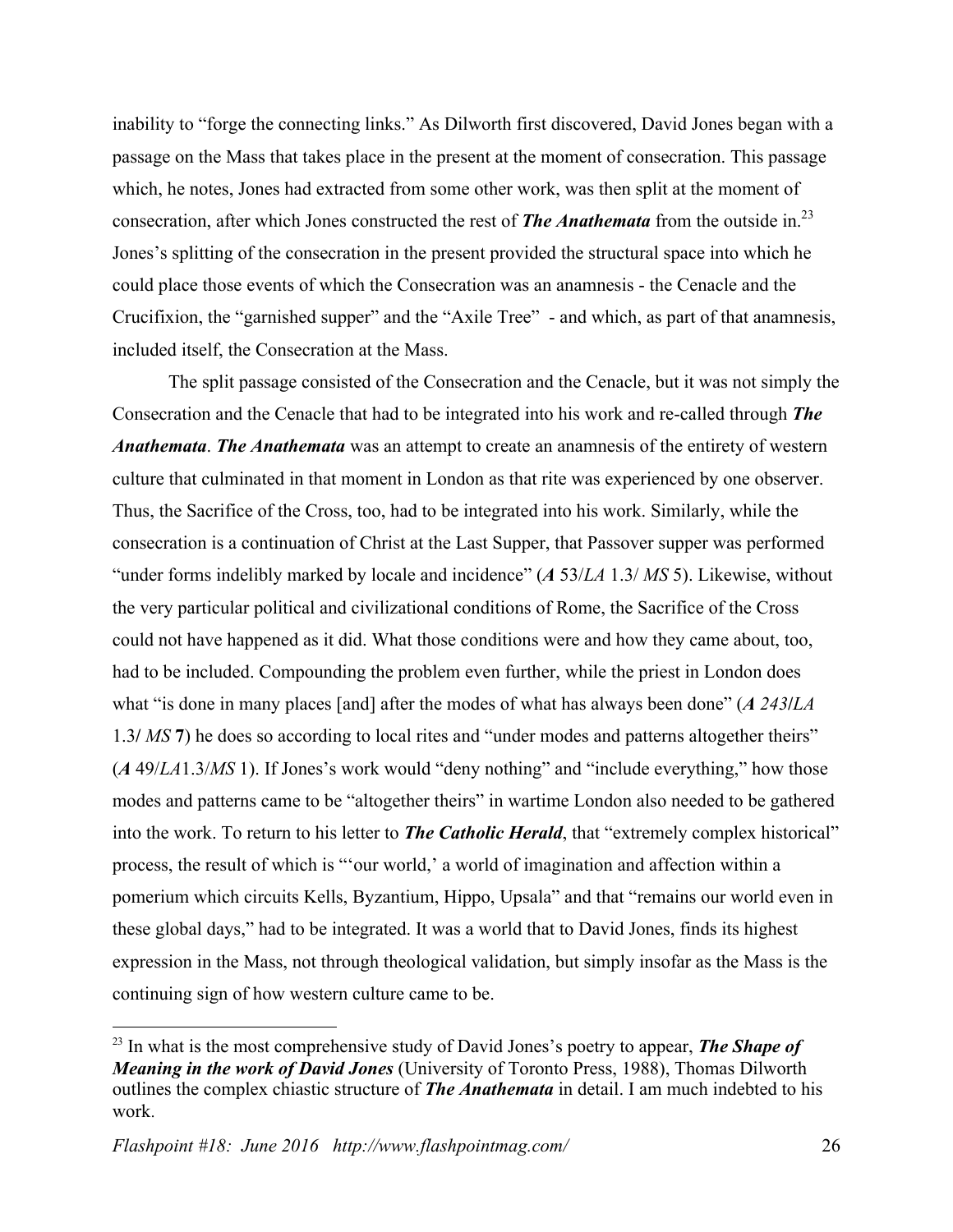Finally, though, there is the observer at that Mass in wartime London. As much as the Roman soldiers at Golgotha were "accidentally involved," and the priest in London performs a Mass whose shape is a result of accidents of history, Jones's observer is subject to accidents of his own. As Jones wrote, the "fragments that compose this book [consist of] . . . matters of all sorts which. . . are apt to stir in my mind at any time and as often as not 'in the time of the Mass'" (*A* 31), and he claimed that

> Part of my task has been to allow myself to be directed by motifs gathered together from such sources as have by accident been available to me and to make a work out of those mixed data. (*A* 9)

Under such circumstances, "one is,' he noted, 'trying to make a shape out of the very things out of which one is oneself made" ( *A* 10).

When Jones uses the word "accident" his use does not imply chance, the unplanned, or the unintentional. Accidents in philosophy refer to the traits of an object which, being otherwise, would not have altered the object's substance. A white ball has the accident – the trait - of whiteness. It is not a trait that affects the ball's substance. The term has special bearing on the Eucharist, and the transubstantiation in particular. As regards the Eucharist, wheat and grapes are the matter of the Eucharist, given form as bread and wine. In the act of Eucharistic transubstantiation, bread and wine are transformed into the Body and Blood. Before that act, bread and wine have the substance of bread and wine. In that act of transubstantiation, the substance is now that of the Body and Blood, only the accidents – the outward appearance of bread and wine – remaining.

When asked "What is this writing about," Jones writes "it is about "one's own 'thing'... which *res* is . . . unavoidably part and parcel of the Western Christian *res.*" Jones is, he says, "of this Island" which makes him "necessarily insular." He has been conditioned by being "a Londoner, of Welsh and English parentage, of Protestant upbringing, of Catholic subscription." These are, he says, his "biographical accidents." Those accidents could have been different and he would still have been human; however, it is these "accidents" that have made the particular material, the deposits, "available" to him. It is these accidents, he says, that "are responsible for most of the content and have had an overruling effect upon the form of this writing" (*A* 11).

The question still remains, though, as to how the purely theological concept of anamnesis could offer a shape that would allow David Jones to make a sign whereby all of the accidents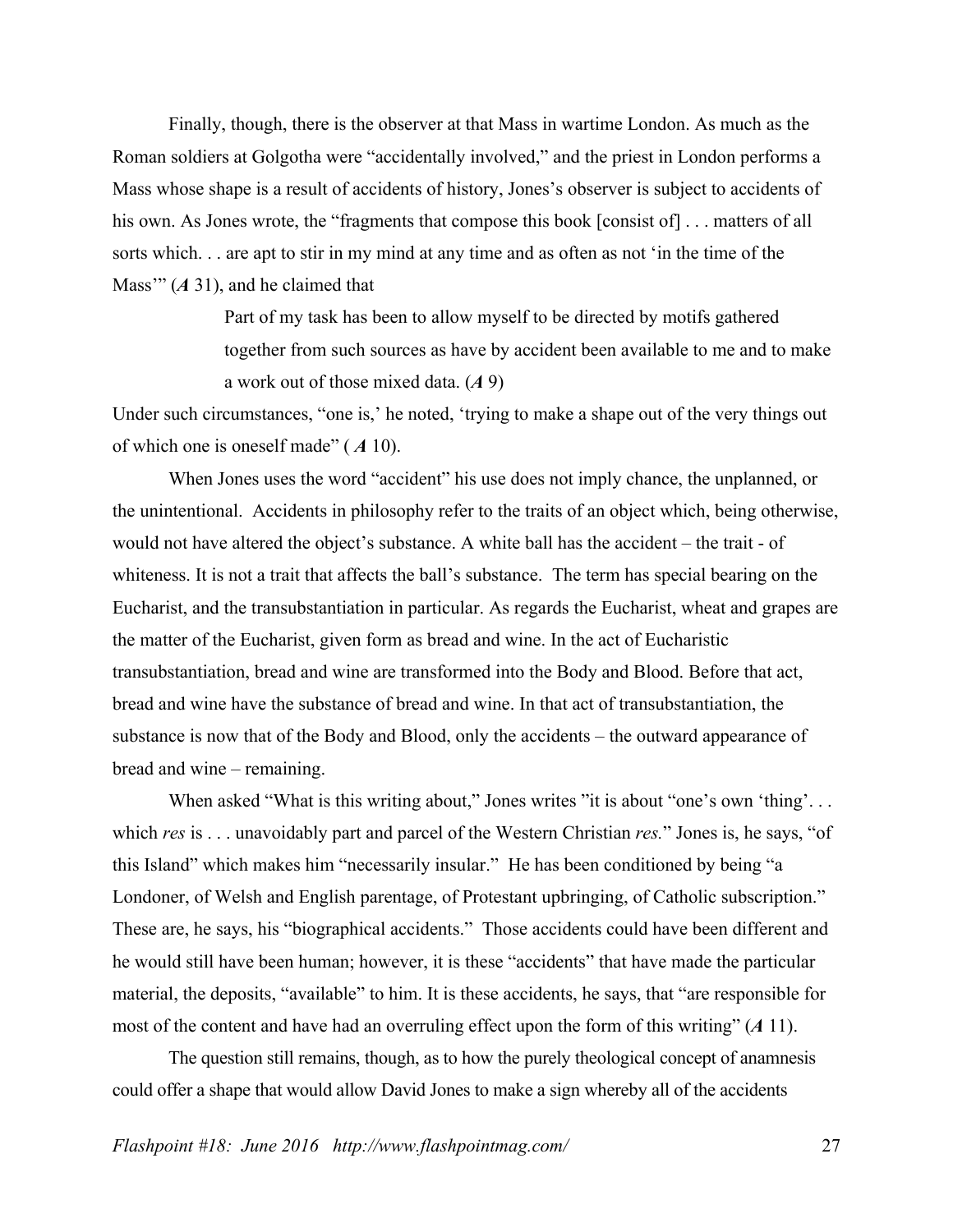leading up to that one moment at a Mass in wartime London as experienced by "a Londoner, of Welsh and English parentage, of Protestant upbringing, of Catholic subscription" could be "enclosed within the strict confines" of *The Anathemata; fragments of an attempted writing* and thus make that "thing" - which is a sign of the very signs of which it is made - "*here and now operative by its effect.*" Maurice de la Taille offered that shape.

According to Maurice de la Taille,

There were not two distinct and complete sacrifices offered by Christ, one in the Cenacle, the other on Calvary. There was a sacrifice at the Last Supper, but it was the sacrifice of Redemption; and there was a sacrifice on the Cross, but it was the selfsame sacrifice continued and completed. The Supper and the Cross made up one complete sacrifice. (232)

For de la Taille, this sacrifice continues into the present in the Eucharist, and thus the Cenacle, Cross, and Eucharist form one act and one moment and it is this that effects an anamnesis. The Cenacle anticipates the Sacrifice of the Cross while the Eucharist continues it, and both do so through what was, at least in Jones' reading, the quintessential artistic act – "making this thing other" (*A* 49/*LA*1.3/*MS* 1 ). If separating that passage from the work that originally followed and then fracturing that first "fragment" created that space, the order of the fragments and their location in his text determined the final shape. All of the first fragments used in the construction of *The Anathemata, fragments of an attempted writing* were extracted from the earlier work that "would not come together." The Mass frame consisted of The Consecration and The Cenacle. The Sacrifice of the Cross now had to be included.

Jones introduced his first insertion between the lines "on this hill/ at a time's turn/ not on any hill/ but on this hill " (**A** 53/*LA* 1.3/*MS* 5) and "On Ariel Hill, on Sion tumulus/On Uru mound, in Salem cenacle/ in the white Beth-El" (*A* 242/*LA*1.3/*MS* 6). This first insertion was a twenty sheet dramatic sequence (labeled 5A through 5T in manuscript) introduced between sheets 5 and 6 of his Mass passage. The inserted passage moved from the Cenacle through the Garden and to the Crucifixion of Christ and had originally been part of the project written between 1940 and 1943 when it was still a dramatic conversation. In using that fragment as his first insertion, Jones structurally embedded the Sacrifice of the Cross as seen from the point of view of Roman soldiers "accidentally" involved in the Crucifixion within the evocation of the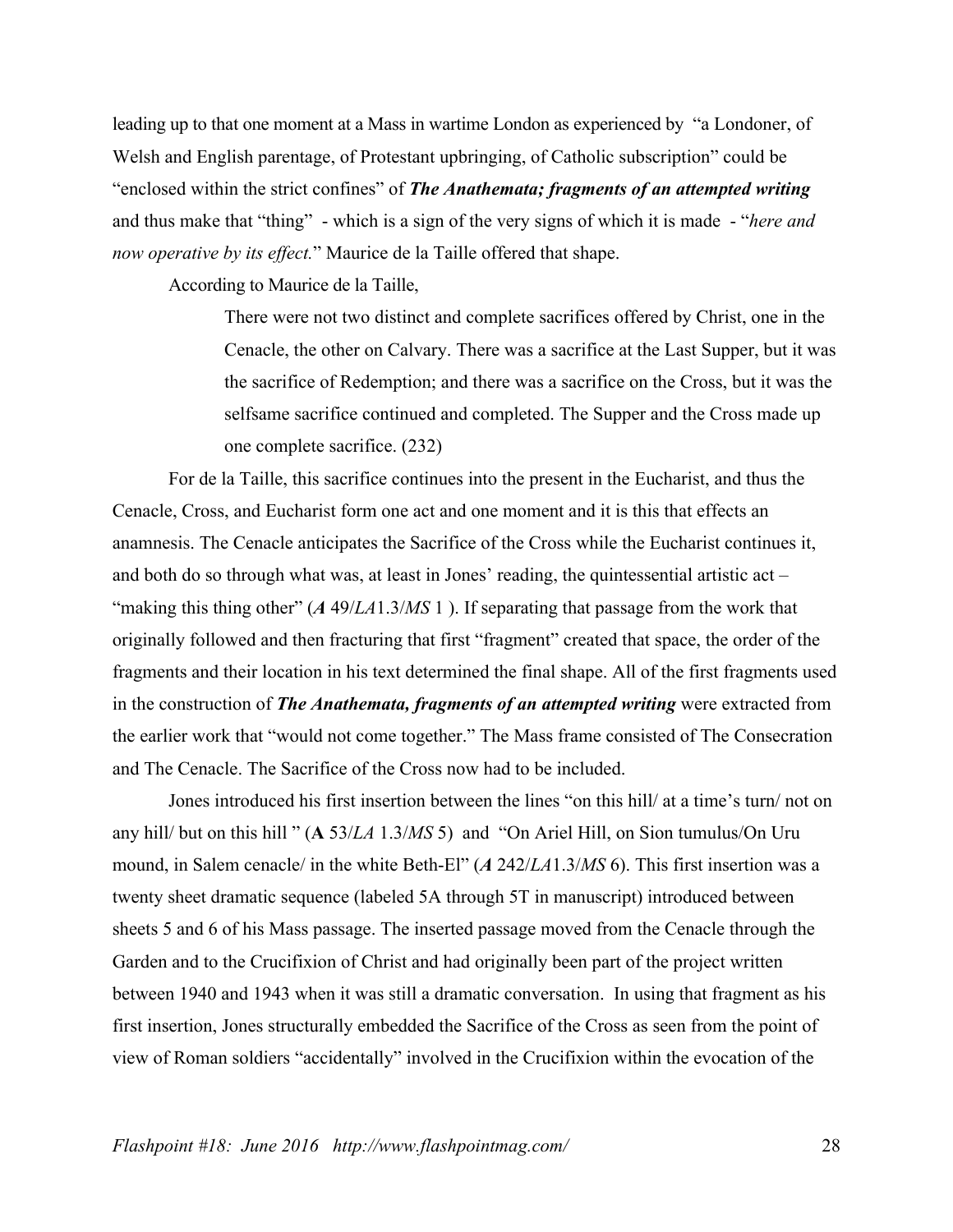preparations for Last Supper which, in turn, was enclosed within the Eucharist taking place in wartime London.

Jones had, in other words, started to re-construct his project loosely modeled on Maurice de la Taille's exploration of how the Eucharistic act in the present, The Cenacle of Holy Thursday and the Sacrifice of the Cross on Good Friday together effected an anamnesis. This insertion was followed by three other insertions drawn from his earlier project, and then followed by Jones's composition of new material. The second insertion of approximately thirty-four sheets, was again taken from his Roman conversation, and in it he outlined the "accidents" of how Rome, going back to its mythic origins, had come to be in that place at that time.

David Jones now had his exterior Consecration frame and his Cenacle frame within that, followed by his first two strata with the second nested in the first and both enclosed within the Cenacle which was itself enclosed by the Consecration. *The Anathemata* consisted of its opening lines to the end of the bracketed material of *Rite and Foretime* <sup>24</sup> fourteen pages of *Middle-Sea and Lear-Sea <sup>25</sup>*, most of *Keel, Ram, Stauros*, <sup>26</sup> eight pages of *Mabinog's Liturgy*, 27 and twelve pages *Sherthursday and Venus Day*. <sup>28</sup> When minor additions, such as hinge material to effect transitions or small embellishments, were added, David Jones had a manuscript of approximately 76 sheets. $29$ 

In his letter to *The Catholic Herald* in late 1942 David Jones had written of "the Mediterranean culture or fusion of cultures" - the Jewish, the Greco-Roman, the Germanic, the Celtic – the "extremely complex historical result" of which is "our world." Just as the Cenacle was enacted " inside time and late in time under forms indelibly marked by locale and incidence" (*A* 53/*LA* 1.3/*MS* 5), so also the Mass in London is enacted "under modes and patterns altogether theirs," (*A* 49/*LA* 1.3/ *MS* 1) as it, too, occurs, "so late in time" (*A* 50/ *LA* 1.3/*MS* 3). Those local rites arose from the fusion of cultures that Jones speaks of in his letter to *The Catholic Herald*.

 <sup>24</sup> *<sup>A</sup>* 49/*LA* 1.3/ *MS*1 through *<sup>A</sup>* 59/*LA* 1.3/*MS* 5F and *MS* 10A

<sup>25</sup> *A* 84/ LA 1.8/ *MS* F1 through *A* 97/*LA* 1.8/*MS* 5F22/*MS* 39.

 $^{27}$  A 185/LA 1.8 /MS 5G /MS 54/MS112 through A 193/LA 1.8/MS 5L/MS 62/MS 120

<sup>28</sup> *A* 224/LA 1.8 /*MS* 5M/ *MS* 63/*MS*144 through *A* 232/*LA* 1.8*/ MS* 5T/*MS* 71/*MS* 155 and *A* 241/*LA* 1.3/ *MS* 6/*MS* 62/ *MS* 165 through *A* 243/*LA*1.3/*MS* 7/*MS* 166.

<sup>29</sup> In the *Preface* to *The Anathemata* Jones wrote that "what is now sheet 166 of my written MS has at different times been sheet 75 and sheet 7" (*A* 15). What he neglected to note was that sheet 7/75/166 was always the final sheet. It was 75 after the first repagination and then 166 after the second repagination when it was sent to the typist in 1949.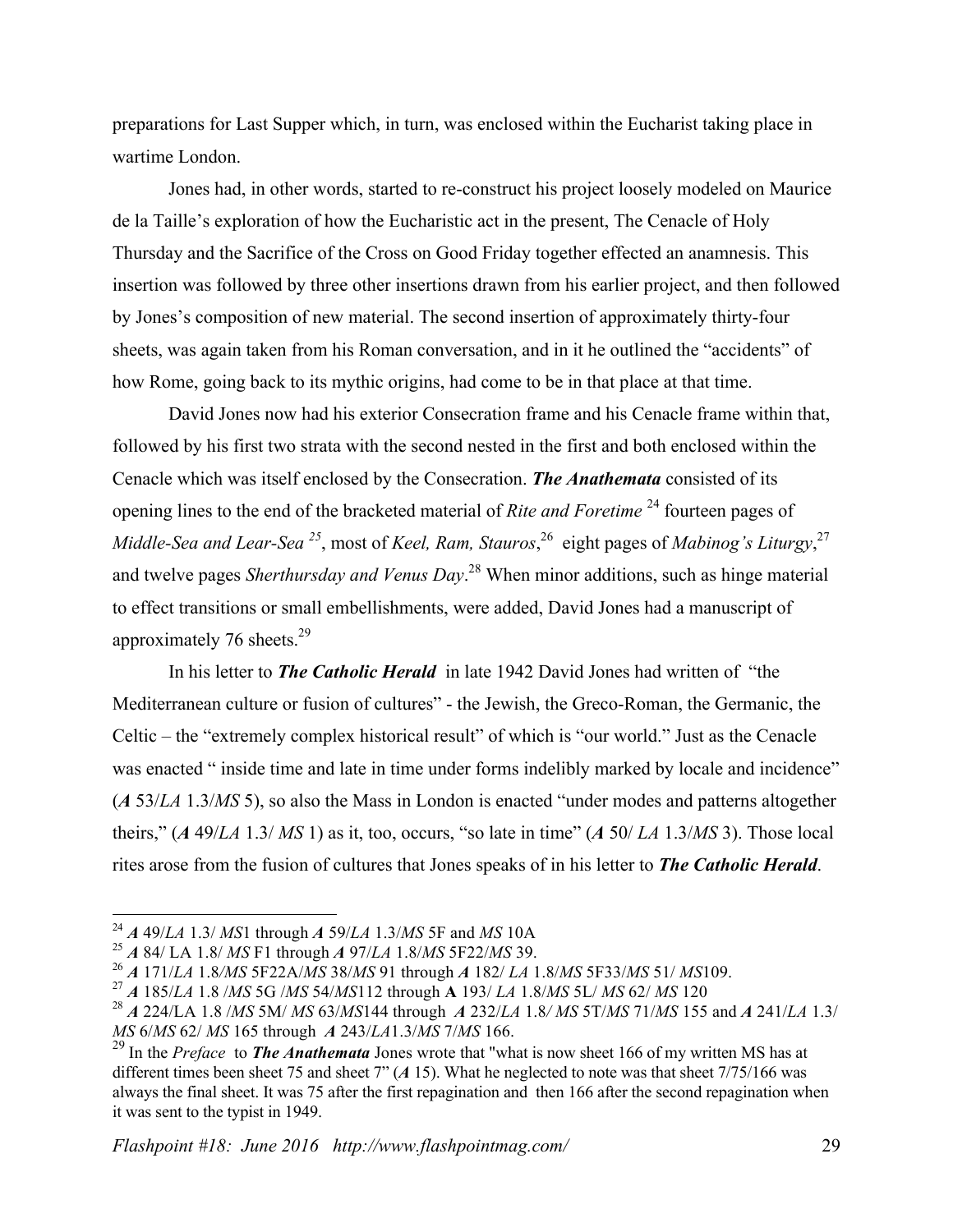In the next stratum – the third major insertion that consisted of approximately thirty-eight manuscript sheets - Jones, drawing on the records of voyages to Britain from Pytheas to Othere<sup>30</sup> and drawing from the Matter of Britain, explored the fusion of Celtic, Greco- Roman, and Germanic cultures that formed Britain and with it how that Consecration in London came to be.<sup>31</sup>

Jones continued to introduce more and more "fragments," as he juxtaposed one fragment against another, polishing and refining the pieces so that there would be a proper fit. His last two major insertions were introduced only after he had sent his typed manuscript to Fabers in 1949. One was a sequence of eleven sheets in typescript that completed *Middle-Sea and Lear Sea* from pages 99 through 108. The last, probing at the earliest levels of the human making of signs and drawing from G.R. Levy's *The Gate of Horn*, consists of twenty-two sheets in typescript. Moving from "What from this one's cranial data" (*A* 61 /9) to "I am your Bread" (*A* 82/ 9V), this final insertion "invites, bids, us to recall/when we make the recalling of him / daily, at the Stone" (A 81/9U) all those earliest makers "WHOSE WORKS FOLLOW THEM" for "He would lose, not any one/ from among them./ Of all those given him/ he would lose none" (*A* 65/ 9F).

If we follow the shape of de la Taille's thesis of how an anamnesis at the Mass is effected and then follow Jones' fragments, we find that de la Taille offered a clear and comprehensible and exact order to *The Anathemata*. If we follow Jones's aesthetic theory and its slow evolution from a vague sense that what is made at the Mass and what is made by the artist are of

<sup>&</sup>lt;sup>30</sup> I am deeply indebted to Dr. Kirsty Black who first noted David Jones's use of Othere in her paper delivered at the *Archive Fervour***/***Archive Further: Literature, Archives, and Literary Archives* 

 $^{31}$  There were two insertions made at this point. The material of the first insertion was written between Spring 1943 and late 1945–early 1946 with the bulk of it from 1945. An insertion of twenty three sheets labeled 37A through 37 Q, it went from the lines "Did he hold his course" (*A* 97/*LA* 1.8/*MS* 37A/MS 40) to "And did he call it/ The Deadman" on (**A** 98/LA 1.8/*MS* 37A1/*MS* 41) after which it continued again with "Did he strike soundings off Vecta Insula" (*A* 110/*LA* 1.8/*MS* 37B/43) in *Angle-Land* and moved through *Redriff* and to "the greatest burh in nordlands" in *The Lady of the Pool* (*A* 124/*LA* 1.8/*MS* 37P/*MS* 60). It then went to the opening line of *Keel, Ram, Stauros* and ended with "graveled his philology/in Cronos-*meer* (*A* 170-71/ *LA* 1.8/ *MS* 37Q3/*MS* 89-90). The second insertion of fifteen sheets is harder to date as to composition; however, it, too, was inserted into the text before the text was sent to the typist in 1949. This was labeled 62 A through 62  $\Omega$  and begins with "Had she been on Ida mountains" (**A** 194/*LA* 1.8/*MS* 62A/*MS* 122) and moves to "innate bias of the heresiarchs of Britain" (A 205/ *LA*1.8/*MS* 62 J/*MS* 131). It then continues with "If much of this is fancy fed" (*A* 215/*LA*1.8 /*MS* 62K/*MS* 136) and concludes with "before all time Minerva is sprung from the head of Jove" (*A* 221/ *LA*1.8/*MS*  $62\Omega/142$ ).